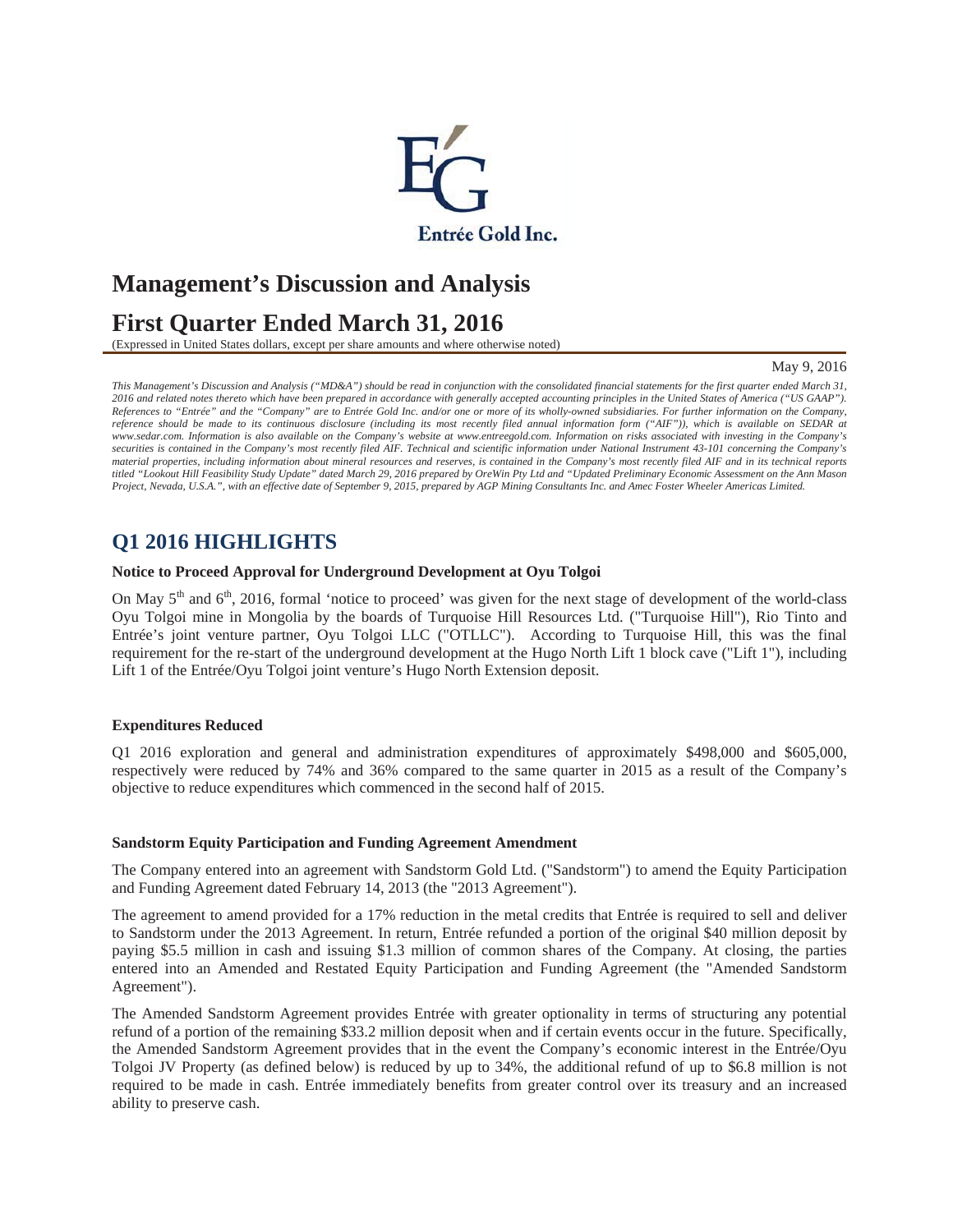At closing, Entrée issued 5,128,604 common shares to Sandstorm at a price of C\$0.3496 per share. The shares are subject to a hold period expiring July 2, 2016. The price was calculated using the VWAP of Entrée's shares on the Toronto Stock Exchange for the 15 trading days preceding February 23, 2016, the effective date of the agreement to amend. Following closing, Sandstorm owns 22,985,746 common shares, or 15.07% of the outstanding shares of the Company.

The Amended Sandstorm Agreement does not impact Sandstorm's requirement to vote its shares as Entrée's Board of Directors specifies with respect to any potential acquisition of the Company, provided the potential acquirer agrees to execute and deliver to Sandstorm a deed of adherence to the Amended Sandstorm Agreement.

#### **Management Changes**

Stephen Scott was appointed President and Chief Executive Officer of the Company effective April 1, 2016. Mr. Scott has been acting as the Interim Chief Executive Officer since November 16, 2015. Concurrently with the appointment, Mr. Scott was appointed to the Company's Board of Directors.

Bruce Colwill resigned as Chief Financial Officer and Duane Lo has joined the Company as Interim Chief Financial Officer effective April 1, 2016.

### **OVERVIEW OF BUSINESS**

Entrée is a resource company engaged in exploring mineral resource properties with interests in development and exploration properties in Mongolia, the United States, Australia and Peru.

The Company's two principal assets are:

- Entrée/Oyu Tolgoi JV Property a 20% carried interest in two of the Oyu Tolgoi project deposits in Mongolia (the "Entrée/Oyu Tolgoi JV Property"); and
- Ann Mason Project a copper-molybdenum porphyry project in Nevada, USA (the "Ann Mason Project").

The Entrée/Oyu Tolgoi JV Property is subject to a joint venture (the "Entrée/Oyu Tolgoi JV") with OTLLC. OTLLC is owned 66% by Turquoise Hill and 34% by the Government of Mongolia (through Erdenes Oyu Tolgoi LLC). The Entrée/Oyu Tolgoi JV Property includes the Hugo North Extension copper-gold deposit and the Heruga copper-goldmolybdenum deposit. The resources at Hugo North Extension include a Probable reserve, which is included in Lift 1 of the Oyu Tolgoi underground block cave mining operation. In December 2015, OTLLC executed a \$4.4 billion finance facility for Phase 2 mine development at Oyu Tolgoi. This comprises the first stage of underground mine development, which includes Lift 1 of Hugo North Extension. On May  $5<sup>th</sup>$  and  $6<sup>th</sup>$ , 2016, Turquoise Hill and Rio Tinto announced that formal 'notice to proceed' approval has been given by the boards of Turquoise Hill, Rio Tinto and OTLLC. Turquoise Hill and Rio Tinto also reported that the updated Oyu Tolgoi Feasibility Study ("OTFS16") has been completed, including a re-estimate of capital, and all necessary permits have been granted. Underground construction is expected to begin in mid-2016.

The Ann Mason Project includes the Ann Mason copper-molybdenum deposit and the Blue Hill copper deposit in the Yerington district of Nevada. The Company reported the results of the Ann Mason deposit updated Preliminary Economic Assessment ("2015 PEA") on September 9, 2015. The 2015 PEA envisions an open pit and conventional sulphide flotation milling operation with a proposed mill throughput of 120,000 tonnes per day. Pre-production development is estimated to take three years, followed by 21 years of mine production. Over the life of mine, the project is estimated to produce 5.1 billion pounds of copper. The 2015 PEA incorporates the results of the Company's 40-hole infill drill program completed in early 2015, and a new resource estimate. Approximately 95% of the mineralization constrained within the ultimate PEA pit ("Phase 5") is now classified as either Measured or Indicated resources, with the remaining 5% classified as Inferred resources. The 2015 PEA also includes preliminary results of a detailed metallurgical program, designed to better characterize the metallurgical processes and recoveries and to support a future Pre-Feasibility study.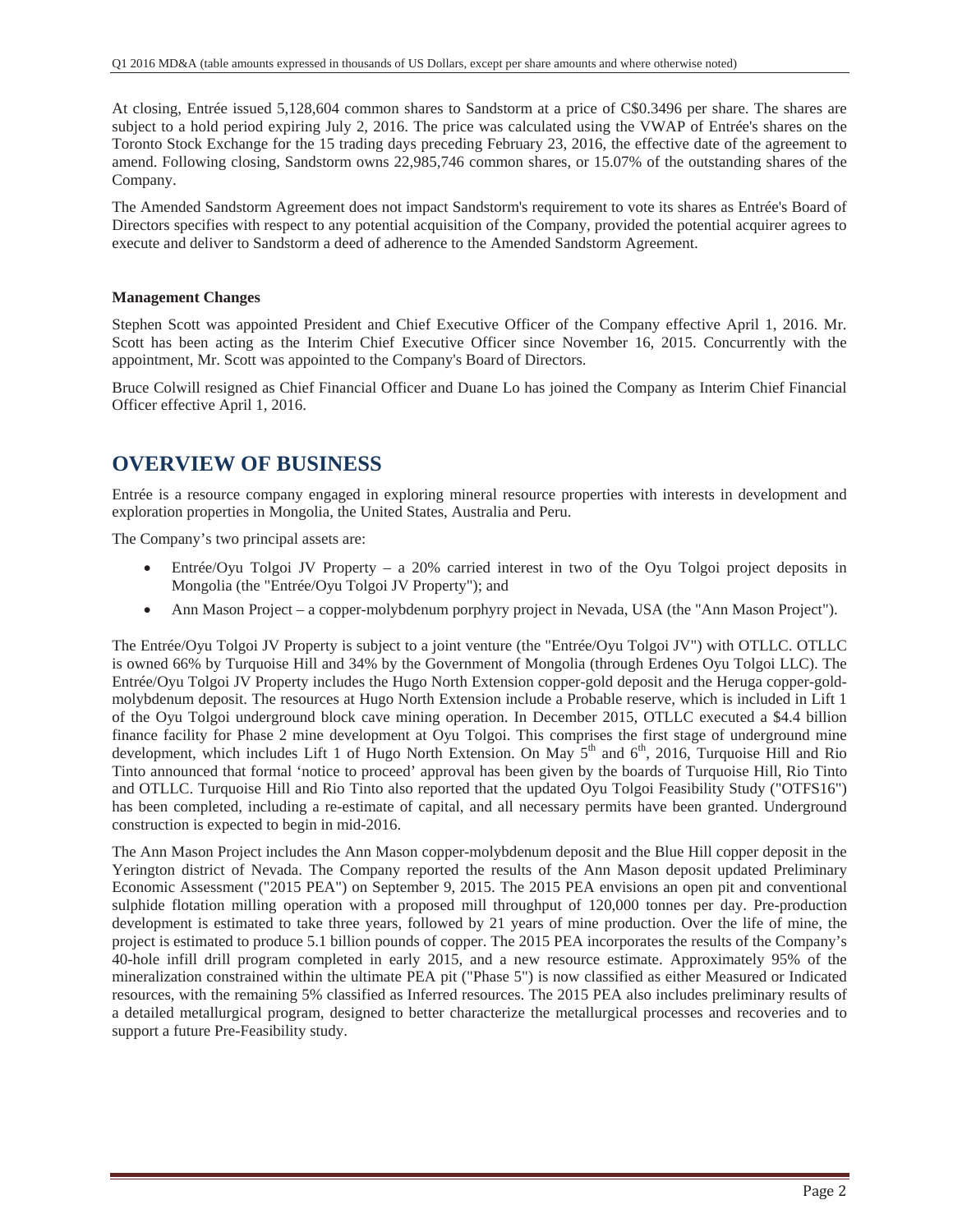The Company also has the following assets:

- x Shivee West Entrée has a 100% interest in the western portion of the Shivee Tolgoi mining licence in Mongolia ("Shivee West");
- Lordsburg Project an early stage copper porphyry exploration property ("Lordsburg") in New Mexico, USA;
- Lukkacha Project an early stage exploration property ("Lukkacha") consisting of seven concessions totaling 4,400 hectares of land in Peru, approximately 50 kilometres southeast of the Toquepala mine operation owned by Grupo Mexico;
- Blue Rose JV a 55.79% interest in the Blue Rose copper-iron-gold-molybdenum joint venture property ("Blue Rose") in the Olary Region of South Australia; and
- x Cañariaco Project Royalty a 0.5% net smelter returns royalty on Candente Copper Corp.'s Cañariaco project in Peru ("Cañariaco Royalty").

Entrée is primarily focused on its principal properties in Mongolia and Nevada.

The Company's corporate headquarters are located in Vancouver, British Columbia, Canada. Field operations are conducted out of local offices in the United States and Mongolia.

Trading of the Company's common shares commenced on the NYSE MKT effective July 18, 2005, under the trading symbol "EGI". On April 24, 2006, the Company's common shares began trading on the Toronto Stock Exchange and discontinued trading on the TSX Venture Exchange. The trading symbol remained "ETG". The Company is also traded on the Frankfurt Stock Exchange, under the trading symbols "EKA" and "WKN 121411".

### **OUTLOOK AND STRATEGY**

Entrée is primarily focused on advancing its principal properties in Nevada and Mongolia. In addition, Entrée is engaged in evaluating acquisition opportunities which are complementary to its existing projects in mining friendly jurisdictions. The commodities Entrée are most likely to pursue include copper, gold and molybdenum and other base metals. Entrée will consider both small and large projects if they demonstrate potential to add shareholder value in the short to medium term.

The Company expects to spend between \$3 million and \$3.7 million for the 2016 year, which is discussed below.

### **Corporate**

Entrée has not generated any revenue from operations since its incorporation and Entrée anticipates that it will continue to incur operating expenses without revenues until (i) the Entrée/Oyu Tolgoi JV Property in Mongolia is brought into production; (ii) it builds and operates a mine on one or more of its other mineral properties; or (iii) it completes a value accretive sale transaction on one or more of its current or future assets.

The Company has focused, and will continue to focus its efforts on conserving cash reserves. Recent efforts include adjustments to operations including rationalizing land holdings in Mongolia, reducing staff levels in each of Mongolia, Canada and the United States as well as reducing certain other overhead expenditures. The Company anticipates regular course corporate expenditures, including general and administrative, legal and filing related fees, and corporate overhead costs to be in the range of \$1.8 million to \$2.1 million for the 2016 year.

### **Entrée/Oyu Tolgoi JV Property**

The Company remains focused on engagement with partners and other local Mongolian stakeholders.

OTLLC is targeting underground construction to begin in mid-2016. This follows the \$4.4 billion finance facility (with provision for up to \$6 billion) that was signed by OTLLC in December 2015 for underground mine development at the Oyu Tolgoi project, including Lift 1 of the Hugo North Extension deposit. Formal 'notice to proceed' approval from the boards of Turquoise Hill, Rio Tinto and OTLLC was received and announced on May 5<sup>th</sup> and  $6<sup>th</sup>$ , 2016. All necessary permits have been granted. Turquoise Hill announced that OTSF16 has been completed and it expects to release a technical report in the second half of 2016.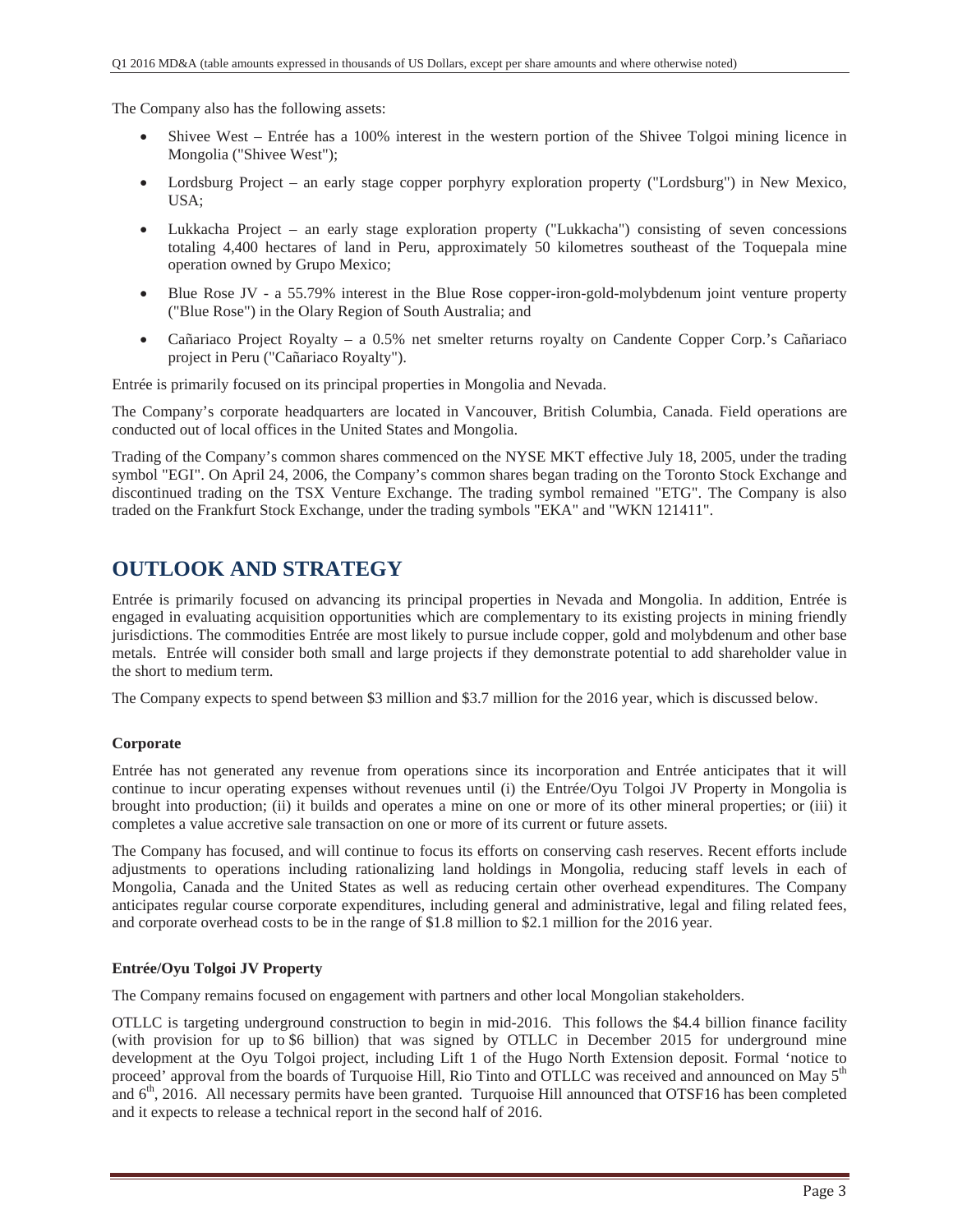Exploration and development of the Entrée/Oyu Tolgoi JV Property is under the control of Rio Tinto on behalf of manager OTLLC. The 2016 exploration program and budget for the Entrée/Oyu Tolgoi JV Property has been prepared by OTLLC. OTLLC's exploration strategy is focussed on developing a project pipeline in areas that can impact the current development of the Oyu Tolgoi deposits, seeking low-cost development options and continuing assessment of legacy datasets to enable future discoveries. Castle Rock on the Entrée/Oyu Tolgoi JV Property is one of the identified priority targets that will be the focus of the future exploration program.

Under the terms of the Entrée/Oyu Tolgoi JV, Entrée elected to have OTLLC debt finance Entrée's share of costs on the Entrée/Oyu Tolgoi JV Property, with interest accruing at OTLLC's actual cost of capital or prime plus 2%, whichever is less, at the date of the advance. As at March 31, 2016, the total amount that OTLLC has contributed to costs on the Company's behalf, including interest, was \$6.9 million.

The Company estimates direct expenditures of between \$400,000 and \$550,000 for the 2016 year to be spent on internal technical review, legal costs and general administration in Mongolia.

#### **Ann Mason Project**

With the completion of the 2015 exploration, baseline environmental and metallurgy programs and the release of an updated PEA on the Ann Mason Project, the Company has taken a decision to reduce expenditures at Ann Mason while it considers the most appropriate path to maximize shareholder value from the project going forward which may include the introduction of a strategic development partner. The Company estimates expenditures including claim filing fees and site maintenance will be between \$700,000 and \$850,000 for the 2016 year.

#### **Other Properties**

All the Company's other assets have been placed in care and maintenance while management evaluates the best alternatives for each asset in the future. Expenditures for 2016 are expected to be limited to license fees and local administration costs.

The Company estimates expenditures of between \$150,000 and \$200,000 for the 2016 year.

## **ENTRÉE/OYU TOLGOI JV PROPERTY AND SHIVEE WEST PROPERTY – MONGOLIA**

### **Entrée/Oyu Tolgoi JV Property Summary**

Entrée's most advanced asset is its interest in two world class porphyry deposits in Mongolia: Hugo North Extension and Heruga. These deposits are the northern-most and southern-most, respectively, in the Oyu Tolgoi series of deposits, which stretches over 12 kilometres across three mining licences.

The 39,807 hectare Entrée/Oyu Tolgoi JV Property is comprised of the eastern portion of the Shivee Tolgoi mining licence, which hosts the Hugo North Extension copper-gold deposit, and all of the Javhlant mining licence, which hosts the Heruga copper-gold-molybdenum deposit. The 23,114 hectare western portion of the Shivee Tolgoi mining licence (Shivee West) is not included in the Entrée/Oyu Tolgoi JV Property, although OTLLC has a right of first refusal with respect to any proposed disposition by Entrée of an interest in Shivee West.

The Entrée/Oyu Tolgoi JV Property and Entrée's 100% owned Shivee West are collectively referred to as the "Lookout Hill" property. The Lookout Hill property, which completely surrounds OTLLC's Oyu Tolgoi mining licence, is located within the Aimag (province) of Ömnögovi in the South Gobi region of Mongolia, about 570 kilometres south of the capital city of Ulaanbaatar and 80 kilometres north of the border with China.

In October 2004, the Company entered into an arm's-length Equity Participation and Earn-In Agreement (the "Earn-In Agreement") with Turquoise Hill. Under the Earn-In Agreement, Turquoise Hill agreed to purchase equity securities of the Company, and was granted the right to earn an interest in minerals extracted from the Entrée/Oyu Tolgoi JV Property. Most of Turquoise Hill's rights and obligations under the Earn-In Agreement were subsequently assigned by Turquoise Hill to what was then its wholly-owned subsidiary, OTLLC. As at March 31, 2016, Turquoise Hill holds 9.05% of Entrée's issued and outstanding shares. Rio Tinto, which owns approximately 51% of Turquoise Hill's shares, holds an additional 10.86% of Entrée's issued and outstanding shares.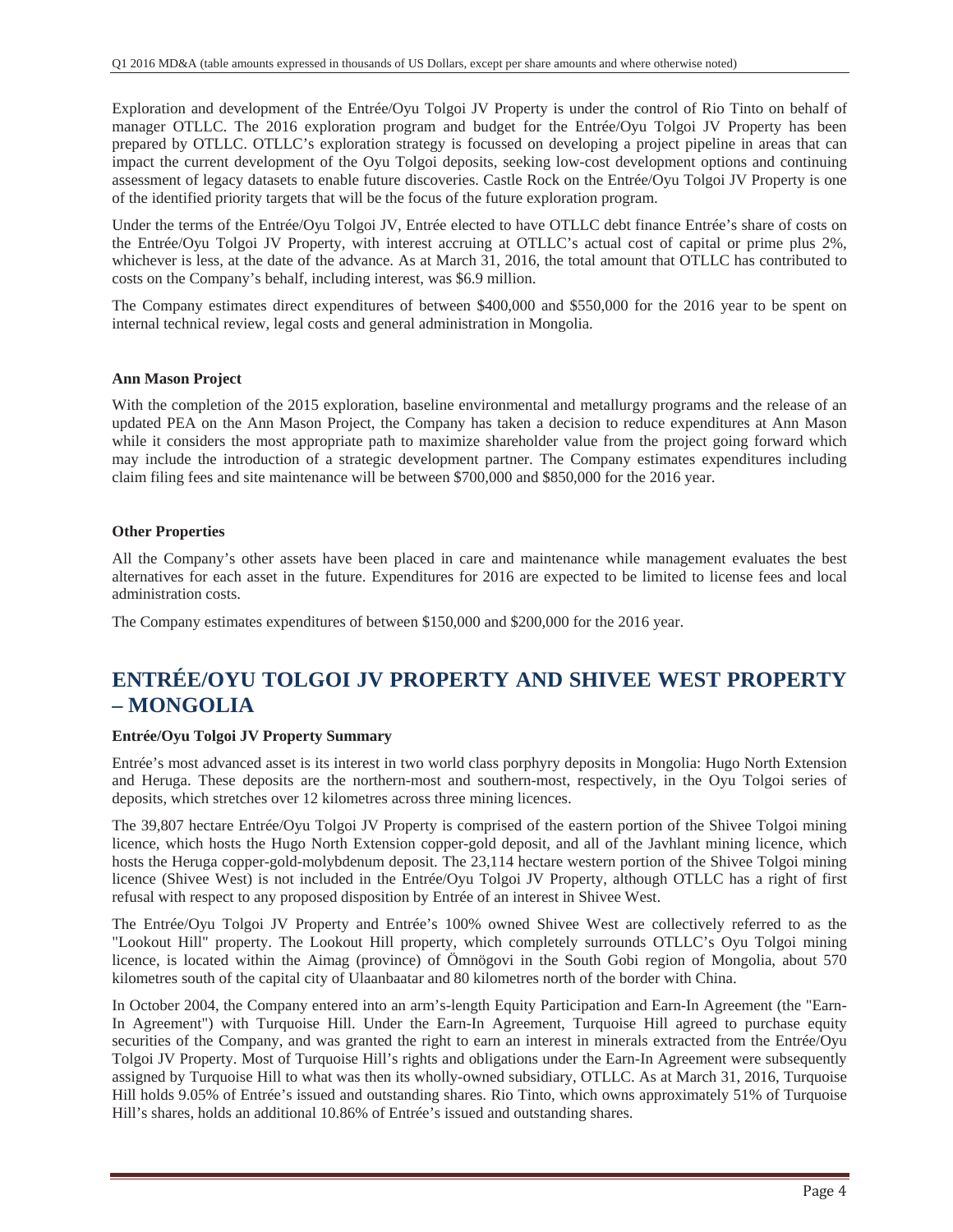On June 30, 2008, OTLLC gave notice to Entrée that it had completed its earn-in obligations by expending a total of \$35 million on exploration on the Entrée/Oyu Tolgoi JV Property. OTLLC earned an 80% interest in all minerals extracted below a sub-surface depth of 560 metres from the Entrée/Oyu Tolgoi JV Property and a 70% interest in all minerals extracted from surface to a depth of 560 metres from the Entrée/Oyu Tolgoi JV Property. The Earn-In Agreement provides that at such time as OTLLC completes its earn-in obligations, the parties will enter into a joint venture agreement in the form attached to the Earn-In Agreement. While the parties have not formally executed the joint venture agreement, the Entrée/Oyu Tolgoi JV is operating under those terms.

The illustration below depicts the mining licences that comprise the Entrée/Oyu Tolgoi JV Property and Shivee West:



The Entrée/Oyu Tolgoi JV Property includes Measured, Indicated and Inferred mineral resources at the Hugo North Extension deposit and Inferred mineral resources at the Heruga deposit, as reported in Entrée's technical report titled "Lookout Hill Feasibility Study Update" dated March 29, 2016, prepared for Entrée by OreWin Pty Ltd ("LHTR16"). The Indicated resources at Hugo North Extension contain a Probable reserve, which is included in Lift 1 of the Oyu Tolgoi underground block cave mining operation. The Probable reserve (September 20, 2014) for Hugo North Extension totals 35 million tonnes ("Mt") grading 1.59% copper, 0.55 grams per tonne ("g/t") gold, and 3.72 g/t silver. Entrée holds a 20% carried interest in this mineral reserve through the Entrée/Oyu Tolgoi JV. Although underground development pre-start activities are underway, first development production from Lift 1 is not expected until after 2021. A second lift ("Lift 2") for the Oyu Tolgoi underground block cave operation, including additional resources from Hugo North Extension, has been proposed but has not yet been modeled within the existing mine plan. Lift 1 is the most significant value driver for the Oyu Tolgoi project.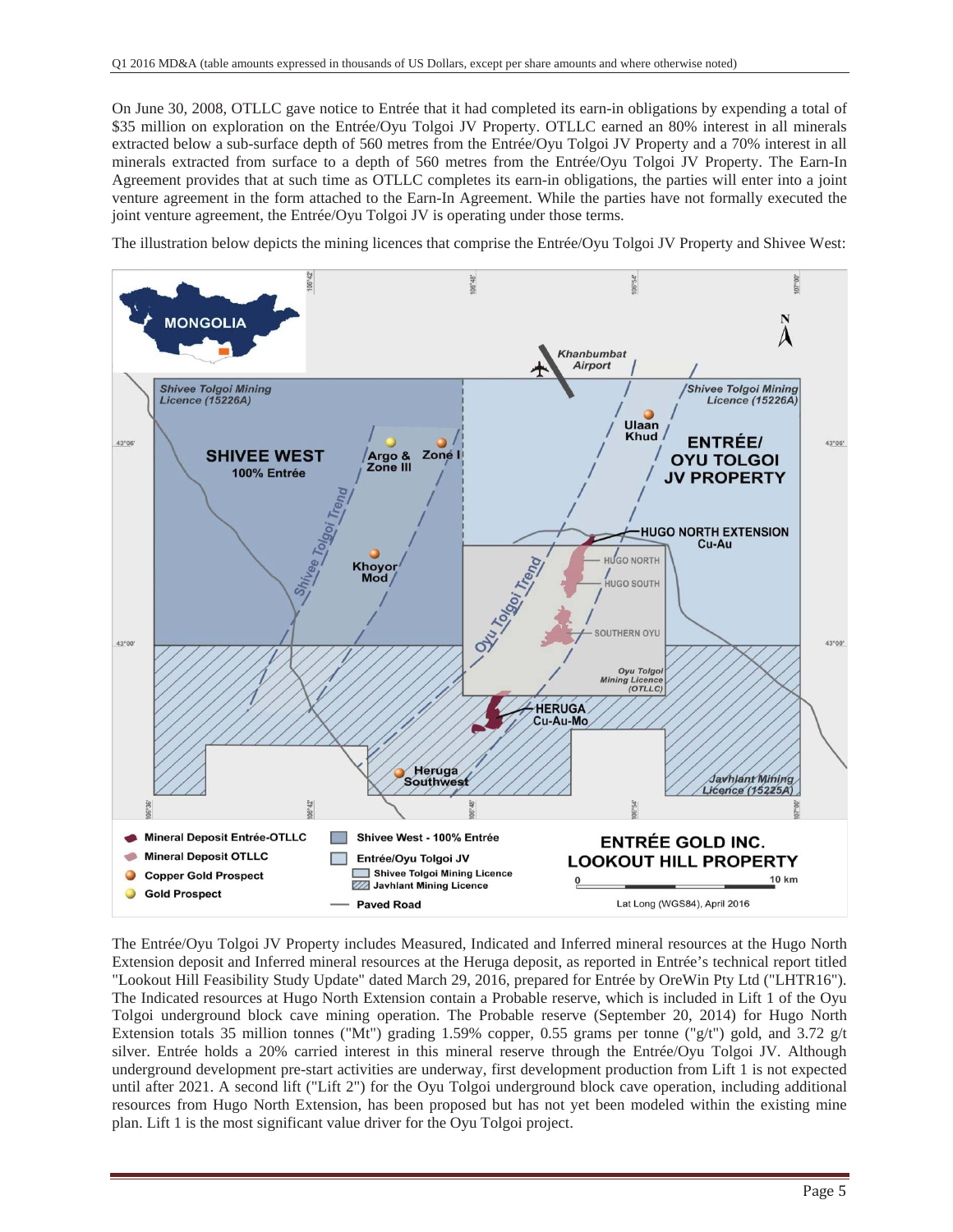| <b>Description</b>                            | <b>Units</b>         | <b>Total</b> |  |  |  |  |  |  |  |
|-----------------------------------------------|----------------------|--------------|--|--|--|--|--|--|--|
| <b>Metal Prices</b>                           |                      |              |  |  |  |  |  |  |  |
| Copper                                        | $\frac{1}{2}$ /lb    | 3.08         |  |  |  |  |  |  |  |
| Gold                                          | $\frac{2}{3}$ /oz    | 1,304        |  |  |  |  |  |  |  |
| Silver                                        | $\frac{2}{3}$ /oz    | 21.46        |  |  |  |  |  |  |  |
| Entrée/Oyu Tolgoi JV Property Results         |                      |              |  |  |  |  |  |  |  |
| Processed                                     | Mt                   | 34.8         |  |  |  |  |  |  |  |
| <b>NSR</b>                                    | $\frac{2}{3}$ /t     | 100.57       |  |  |  |  |  |  |  |
| Cu Grade                                      | %                    | 1.59         |  |  |  |  |  |  |  |
| Au Grade                                      | g/t                  | 0.55         |  |  |  |  |  |  |  |
| Ag Grade                                      | g/t                  | 3.72         |  |  |  |  |  |  |  |
| Copper Recovered                              | Mlb                  | 1,121        |  |  |  |  |  |  |  |
| Gold Recovered                                | koz                  | 519          |  |  |  |  |  |  |  |
| Silver Recovered                              | koz                  | 3,591        |  |  |  |  |  |  |  |
| <b>Total Cash Costs After Credits</b>         | \$/Ib Payable Copper | 0.99         |  |  |  |  |  |  |  |
| NPV8% Before Tax (Entrée's 20% interest only) | \$M                  | 142          |  |  |  |  |  |  |  |
| NPV8% After Tax (Entrée's 20% interest only)  | \$M                  | 106          |  |  |  |  |  |  |  |

### **Entrée/Oyu Tolgoi JV Summary Production and Economic Analysis Results**

**Notes:** 

- x Entrée has a 20% interest in Entrée/Oyu Tolgoi JV Property mineralization. Unless otherwise noted above, results are for the entire Entrée/Oyu Tolgoi JV.
- x Metal prices used for calculating the Hugo North Extension underground net smelter returns ("NSR") are as follows: copper at \$3.01/lb; gold at \$1,250/oz; and silver at \$20.37/oz, all based on long-term metal price forecasts at the beginning of the mineral reserve work. The analysis indicates that the mineral reserve is still valid at these metal prices.
- The NSR has been calculated with assumptions specific to Hugo North Extension for smelter refining and treatment charges, deductions and payment terms, concentrate transport, metallurgical recoveries and royalties.
- The block cave shell was defined using a NSR cut-off of \$15/t NSR.
- x For the underground block cave, all Indicated mineral resources within the shell have been converted to mineral reserves. Lowgrade Indicated mineral resources. and Inferred mineral resources have been assigned a zero grade and treated as dilution.
- The mineral reserves reported are not additive to the mineral resources.

The Hugo North Extension NSR (table above) is the highest NSR for all the deposits at Oyu Tolgoi. The NSR calculation reflects the net value received for the ore by the mine (after all costs and charges). An NSR has been calculated on a US Dollar per tonne basis for each of the mineral reserve areas in the Oyu Tolgoi project.

In addition to the mine plan for Lift 1, LHTR16 discusses several alternative production cases that OTLLC has undertaken strategic planning work on. The alternative production cases would include mineral resources from other Oyu Tolgoi deposits, including Hugo North Extension Lift 2 and Heruga, and allow for continuous improvement in plant throughput and potential plant expansions up to 350 thousand tonnes per day. Due to the nature of the deposits associated with Oyu Tolgoi, the project has the flexibility to consider several options for optimizing the overall mine plan for the benefit of stakeholders. Separate development decisions will need to be made based on future prevailing conditions and the experience obtained from developing and operating the initial phases of the project.

A complete description and the Company's related history of the Entrée/Oyu Tolgoi JV is available in the Company's AIF dated March 30, 2016, available for review on SEDAR at www.sedar.com. For additional information regarding the assumptions, qualifications and procedures associated with the scientific and technical information regarding the Entrée/Oyu Tolgoi JV Property, reference should be made to the full text of LHTR16, which is available for review on SEDAR.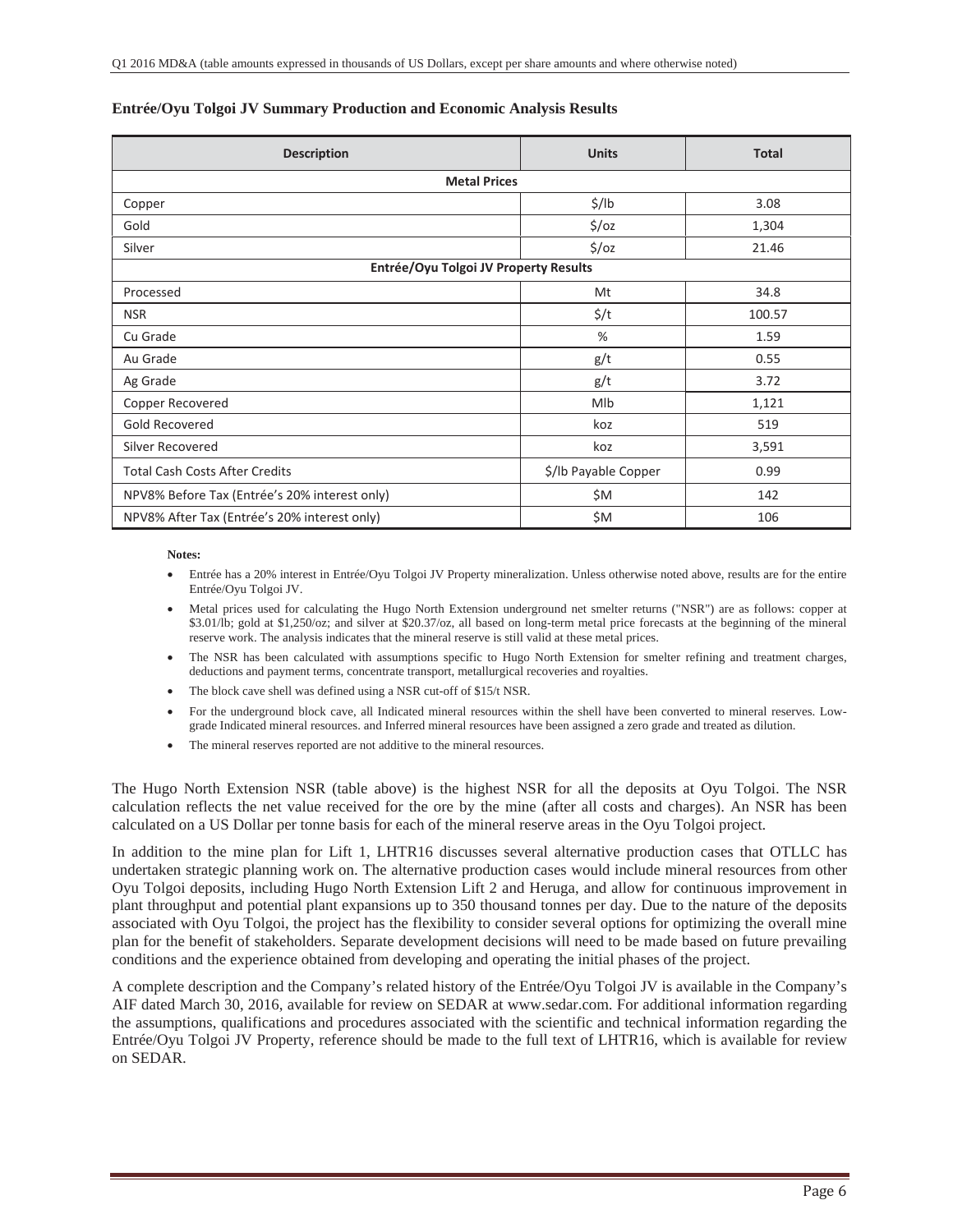#### **Shivee West Property Summary**

Shivee West comprises the northwest portion of the Lookout Hill property, and adjoins the Entrée/Oyu Tolgoi JV Property and OTLLC's Oyu Tolgoi mining licence. Entrée's exploration programs have focused on identifying epithermal-style gold mineralization and porphyry-style copper-gold mineralization at Shivee West. Past exploration activities have included: geophysical surveys (induced polarization ("IP"), gravity, magnetic), core drilling (38,244 metres in 65 holes), reverse circulation ("RC") drilling (4,145 metres in 34 holes), trenching, geological mapping and geochemical sampling.

Significant mineralized targets identified to date are Argo and Zone III.

### **Argo and Zone III Gold Targets**

In 2011, RC drilling was conducted over the Zone III near-surface epithermal gold target and expanded north, where a new gold zone ("Argo Zone") was discovered 250 metres beyond the previously known area of gold mineralization. The Argo Zone was partly defined by six RC holes (holes EGRC-11-110 to 115), two trenches and surface chip sampling. Hole EGRC-11-112 returned 14 metres of 1.82 g/t gold and hole EGRC-11-111 returned 3 metres of 2.21 g/t gold. Two separate high-grade surface chip samples averaged 42.4 g/t gold over 4 metres and 19.3 g/t gold over 3 metres. Shallow gold mineralization in both zones is hosted by quartz veined felsic volcanic rocks.

The 2012 work program focused on geological mapping, excavator trenching and sampling in the Argo/Zone III area. The area of Argo gold mineralization was extended 140 metres further north from mineralization defined by 2011 RC drilling. The Argo Zone now measures approximately 400 metres long by up to 130 metres wide. One of the trench samples returned 81.4 g/t gold over 3 metres, confirming and expanding 2011 high-grade gold values.

#### **Shivee Tolgoi Trend – Other Targets**

Deep geophysical (IP) targets have been identified on the Shivee Tolgoi Trend and four were drilled during the 2010 exploration program. The stratigraphy encountered in some of the holes is interpreted to be equivalent to the orehosting Devonian-age units at Oyu Tolgoi. The potential for deep Oyu Tolgoi copper-gold porphyry-style mineralization was re-evaluated in 2011 with detailed geological studies and geophysical surveying. A 1,670 linekilometre magnetic survey was completed over a belt of rocks which show similarities with the units which host the nearby Oyu Tolgoi deposits.

Khoyor Mod, located 6 kilometres south of the Argo Zone, comprises a 250 metre by 300 metre area of porphyrystyle quartz stockwork within Devonian sediments. 2012 trench sampling identified anomalous gold (trace to 0.58  $g(t)$  and copper (67 – 505 parts per million) indicative of a porphyry target.

### **Q1 2016 Update**

Turquoise Hill reported on May 5, 2016 that the updated capital estimate for OTFS16 was completed. Tendering activities are in progress for major work packages to support the Phase 2 underground development schedule. Appointments to roles in the underground team are well underway, with key staff starting in Q1 2016.

Turquoise Hill also reported that concentrator throughput increased by 3.1% in Q1 2016 over Q4 2015 resulting in average throughput of approximately 106,000 tonnes per day for the quarter. Given stronger-than-expected Q1 2016 gold production, Turquoise Hill has increased its 2016 gold in concentrates guidance to range between 255,000 to 285,000 ounces from the previous range of between 210,000 to 260,000 ounces. Sales contracts have been signed for approximately 95% of Oyu Tolgoi's expected 2016 concentrate production.

On May 5<sup>th</sup> and 6<sup>th</sup>, 2016, Turquoise Hill and Rio Tinto announced that formal 'notice to proceed' approval has been given by the boards of Turquoise Hill, Rio Tinto and OTLLC for underground development of the Hugo North Lift 1 block cave, including Lift 1 of the Entrée/Oyu Tolgoi JV's Hugo North Extension deposit. Turquoise Hill and Rio Tinto also reported that OTFS16 has been completed, and all necessary permits have been granted. Underground construction is expected to begin in mid-2016.

For the three months ended March 31, 2016, expenses related to Mongolian operations was \$188,863 compared to \$348,390 during the three months ended March 31, 2015. These costs represented consulting costs related to technical report preparation, support administration and camp closure costs. The lower expenses in 2016 compared to 2015 resulted from a reduction of personnel and overhead in Mongolia.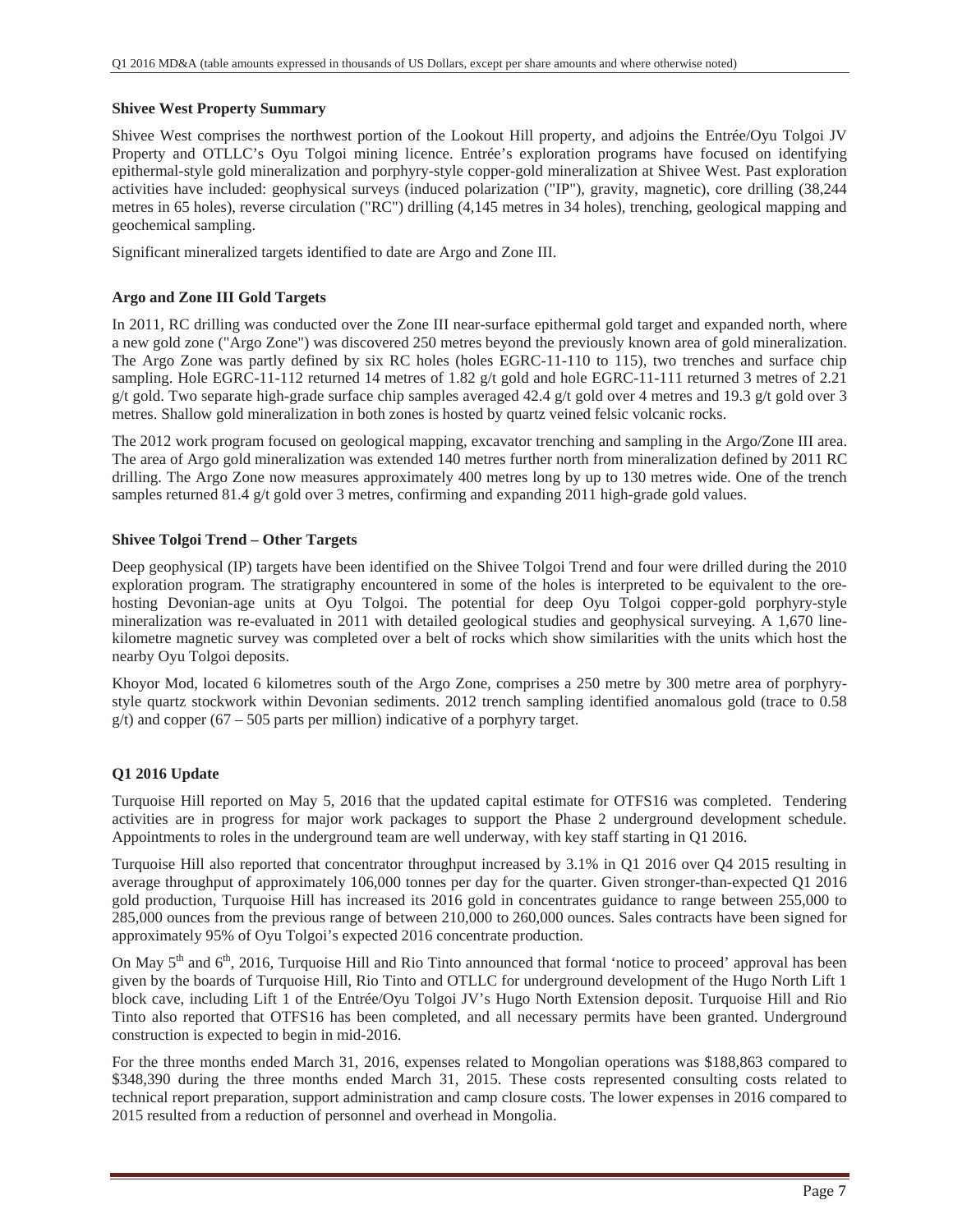# **ANN MASON PROJECT – NEVADA, USA**

### **Summary**

The Ann Mason Project is an advanced copper-molybdenum project located in west-central Nevada approximately 75 kilometres southeast of Reno and 7 kilometres west of the town of Yerington. The project is easily accessible from Reno by highway and it is a 20 minute drive from Yerington. The nearest access to the rail network is located 17 kilometres north of Yerington.

The Ann Mason Project hosts two known mineral deposits: Ann Mason and Blue Hill. Both are copper-molybdenum porphyries although Blue Hill is predominantly an oxide copper deposit. Several other under-explored copper oxide and sulphide targets are located throughout the project area, including Blackjack IP, Blackjack Oxide, Roulette, Minnesota and Shamrock.

The project area is defined by the mineral rights to 1,658 unpatented lode claims on public land administered by the Bureau of Land Management, and title to 33 patented lode claims. The project covers approximately 12,735 hectares (31,468 acres). Entrée assembled this package of claims through a combination of staking and a series of transactions undertaken since July 2009. A portion of the unpatented claims peripheral to the Ann Mason and Blue Hill deposits are under: (1) a lease with option to purchase agreement (226 claims); and (2) an option agreement with Eurasian Minerals Inc. (216 claims; Entrée earning 80%). Seventeen of the patented lode claims peripheral to the Ann Mason and Blue Hill deposits are subject to a 2% NSR royalty granted to a third party. In addition, 235 of the unpatented lode claims, including the claims covering the Ann Mason and Blue Hill deposits, are subject to a 0.4% NSR royalty held by Sandstorm. Entrée also has an option to purchase 21 unpatented placer claims within the project boundaries. The illustration below depicts the Ann Mason Project.

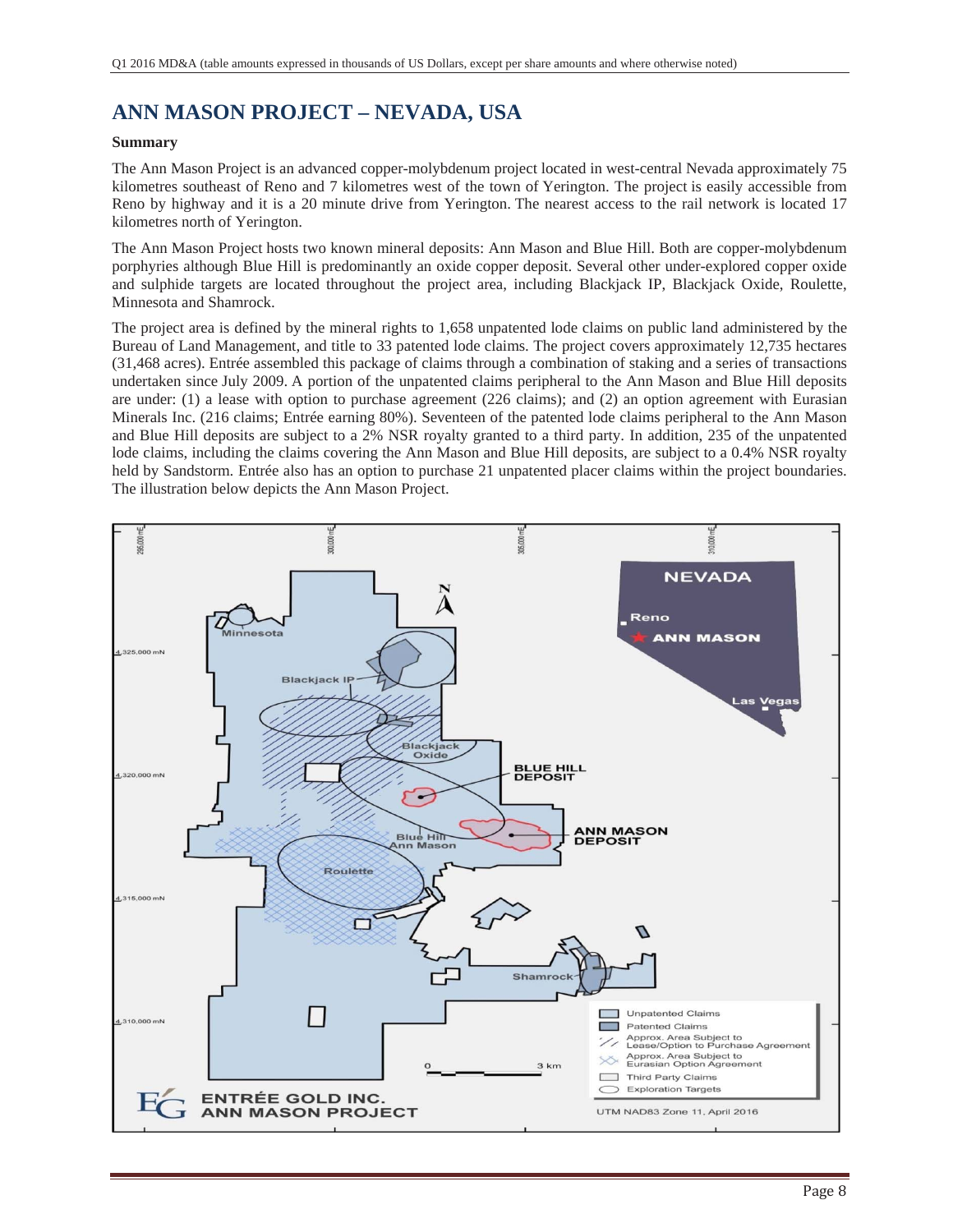The results of the 2015 PEA on the Ann Mason deposit were released on September 9, 2015. Key results from the 2015 PEA can be summarized as follows:

- x Base Case\* pre-tax net present value ("NPV") (7.5% discount rate) of \$1,158 million, internal rate of return ("IRR") of 15.8%.
- Base Case\* post-tax NPV  $(7.5\%$  discount rate) of \$770 million, IRR of 13.7%.
- Development capital costs of approximately \$1.35 billion, including \$103 million contingency.
- Pre-production development of three years.
- Mine production for 21 years, followed by four years of reclamation (Life of Mine or "LOM").
- x Average LOM cash costs (net of by-product sales) pre-tax of \$1.49/lb copper (see Non-US GAAP Performance Measurement below).
- x Average LOM all-in sustaining costs ("AISC") (net of by-product sales) pre-tax of \$1.57/lb copper (see Non-US GAAP Performance Measurement below).
- Net average pre-tax undiscounted cash flow over Years 1 to 21 of approximately \$298 million per year (and post-tax of \$238 million per year).
- LOM payable production of approximately:
	- o 5.1 billion pounds of copper,
	- o 46 million pounds of molybdenum,
	- o 0.4 million ounces of gold, and
	- o 8.8 million ounces of silver.
- Average annual payable production of approximately:
	- o 241 million pounds of copper,
	- o 2.2 million pounds of molybdenum,
	- o 20,000 ounces of gold, and
	- o 421,000 ounces of silver.
- Strip ratio of 2.01:1 waste to mineralized material (including pre-strip).
- LOM average copper recovery of 92%.
- Copper concentrate grading  $30\%$ .

\*Base Case uses \$3.00/lb copper, \$11/lb molybdenum, \$1,200/oz gold, \$20/oz silver.

The 2015 PEA is preliminary in nature and includes Inferred mineral resources that are considered too speculative geologically to have the economic considerations applied to them that would enable them to be categorized as mineral reserves, and there is no certainty that the 2015 PEA will be realized. Mineral resources that are not mineral reserves do not have demonstrated economic viability.

The mineral resource estimate for Ann Mason is provided in the Table below.

### **Mineral Resource Statement for the Ann Mason Deposit based on a 0.20% Copper Cut-off**

|                        | <b>Tonnage</b> |           | Grade     |             |             | <b>Contained Metal</b> |                    |             |             |  |  |
|------------------------|----------------|-----------|-----------|-------------|-------------|------------------------|--------------------|-------------|-------------|--|--|
| Classification         | (Mt)           | Cu<br>(%) | Mo<br>(%) | Au<br>(g/t) | Ag<br>(g/t) | Cu<br>(MIb)            | <b>Mo</b><br>(MIb) | Au<br>(Moz) | Ag<br>(Moz) |  |  |
| Measured               | 412            | 0.33      | 0.006     | 0.03        | 0.64        | 3,037.6                | 58.1               | 0.37        | 8.46        |  |  |
| Indicated              | 988            | 0.31      | 0.006     | 0.03        | 0.66        | 6,853.3                | 128.5              | 0.97        | 21.00       |  |  |
| Measured and Indicated | 1,400          | 0.32      | 0.006     | 0.03        | 0.65        | 9,890.9                | 186.6              | 1.33        | 29.46       |  |  |
| Inferred               | 623            | 0.29      | 0.007     | 0.03        | 0.66        | 3,987.2                | 96.2               | 0.58        | 13.16       |  |  |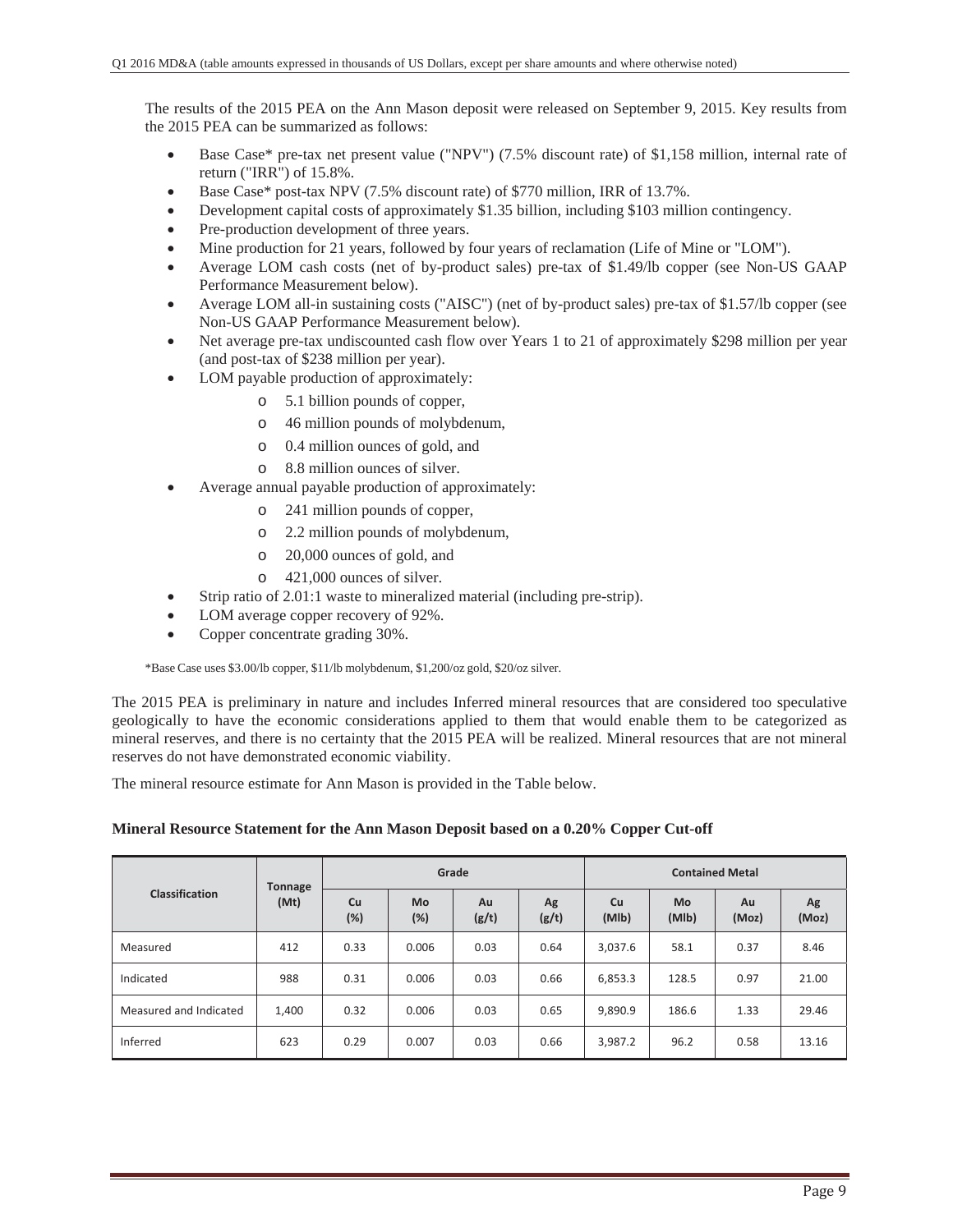#### **Notes:**

- 1. Effective date September 9, 2015, Peter Oshust, P.Geo.
- 2. Mineral resources are reported within a constraining pit shell developed using Whittle™ software. Assumptions include metal prices of \$3.74/lb for copper, \$13.23/lb for molybdenum, \$1,495/oz for gold, and \$23.58/oz for silver, process recoveries of 92% for copper, 50% for molybdenum, 50% for gold, and 55% for silver, mining cost of \$1.09/t + \$0.02/bench below 1605 metres, \$5.82/t for processing, and \$0.30/t for G&A.
- 3. Assumptions include 100% mining recovery.
- 4. An external dilution factor was not considered during this mineral resource estimation.
- 5. Internal dilution within a 20 metre x 20 metre x 15 metre selective mining unit ("SMU") was considered.
- 6. The 0.4% NSR royalty held by Sandstorm was not considered during the preparation of the constraining pit.
- 7. Mineral resources that are not mineral reserves do not have demonstrated economic viability.

A first mineral resource estimate for the Blue Hill deposit was completed in October 2012. The resource estimate was prepared as a first step in determining if Blue Hill could serve to generate early cash flow for the Ann Mason Project, should the Ann Mason deposit advance to production. The near surface oxide and mixed mineralization at Blue Hill is acid-soluble and amenable to low-cost heap leach and solvent extraction/electrowinning ("SX/EW") processing. Both deposits remain open in several directions. The following table summarizes the Blue Hill mineral resources.

#### **Summary of Blue Hill Pit-Constrained Inferred Mineral Resource (Effective July 31, 2012)**

| Zone                     | <b>Base Case</b><br>Cut-off<br>(Cu %) | <b>Tonnes</b><br>(Million) | <b>Cu</b><br>(%) | <b>Mo</b><br>Cu<br>(%)<br>(Million lb) |       | Au<br>(g/t) | Ag<br>(g/t) |
|--------------------------|---------------------------------------|----------------------------|------------------|----------------------------------------|-------|-------------|-------------|
| Oxide                    | 0.10                                  | 47.44                      | 0.17             | 179.37                                 | $---$ | $---$       | $---$       |
| Mixed                    | 0.10                                  | 24.69                      | 0.18             | 98.12                                  | $---$ | $---$       | $---$       |
| Oxide/Mixed<br>Sub-total | 0.10                                  | 72.13                      | 0.17             | 277.49                                 | $---$ | $---$       | ---         |
| Sulphide                 | 0.15                                  | 49.86                      | 0.23             | 253.46                                 | 0.005 | 0.01        | 0.3         |

**Notes:** 

1. Mineral resources are classified in accordance with the 2014 CIM Definition Standards for Mineral Resources and Mineral Reserves.

2. Mineral resources do not include external dilution, nor was the tabulation of contained metal adjusted to reflect metallurgical recoveries.<br>3. Tonnages are rounded to the nearest 10.000 tonnes, and grades are rounded to

Tonnages are rounded to the nearest 10,000 tonnes, and grades are rounded to two decimal places.

4. Rounding as required by reporting guidelines may result in apparent summation differences between tonnes, grade, and contained metal content.

5. Material quantities and grades are expressed in metric units, and contained metal in imperial units.

For additional information regarding the assumptions, qualifications and procedures associated with the scientific and technical information regarding the Ann Mason Project, reference should be made to the Company's technical report titled "Updated Preliminary Economic Assessment on the Ann Mason Project, Nevada, U.S.A." with an effective date of September 9, 2015, prepared by AGP Mining Consultants Inc. and Amec Foster Wheeler Americas Limited, a copy of which is available on SEDAR at www.sedar.com.

#### **Q1 2016 Update**

There was no activity on the Ann Mason Project in Q1 2016, other than care and maintenance related activities.

For the three months ended March 31, 2016, Ann Mason Project expenses were \$248,489 compared to \$1,527,472 during the comparative quarter of 2015. Expenditures in 2016 were related to termination costs, claim filing fees and general maintenance of the site. The comparative quarter of 2015 included drilling costs, technical studies and a larger team that were in the process of completing the 2015 PEA. These activities and expenditures ceased by the end of 2015 resulting in the lower comparative costs.

### **LORDSBURG PROPERTY – NEW MEXICO, USA**

#### **Summary**

The Lordsburg property is located in southwest New Mexico approximately 370 kilometres southwest of Albuquerque. The Lordsburg claims cover 2,013 hectares (4,974 acres) adjacent to the historic Lordsburg coppergold-silver district. Entrée has a 100% interest in the property.

A zone of surface alteration and anomalous copper geochemistry exceeds 1.2 kilometres in length and 600 metres in width. Within this zone, drilling has confirmed sub-surface copper-gold mineralization over a 600 x 600 metre area. A near surface intersection in hole EG-L-09-012 returned 0.25% copper and 0.15 g/t gold over 94 metres with a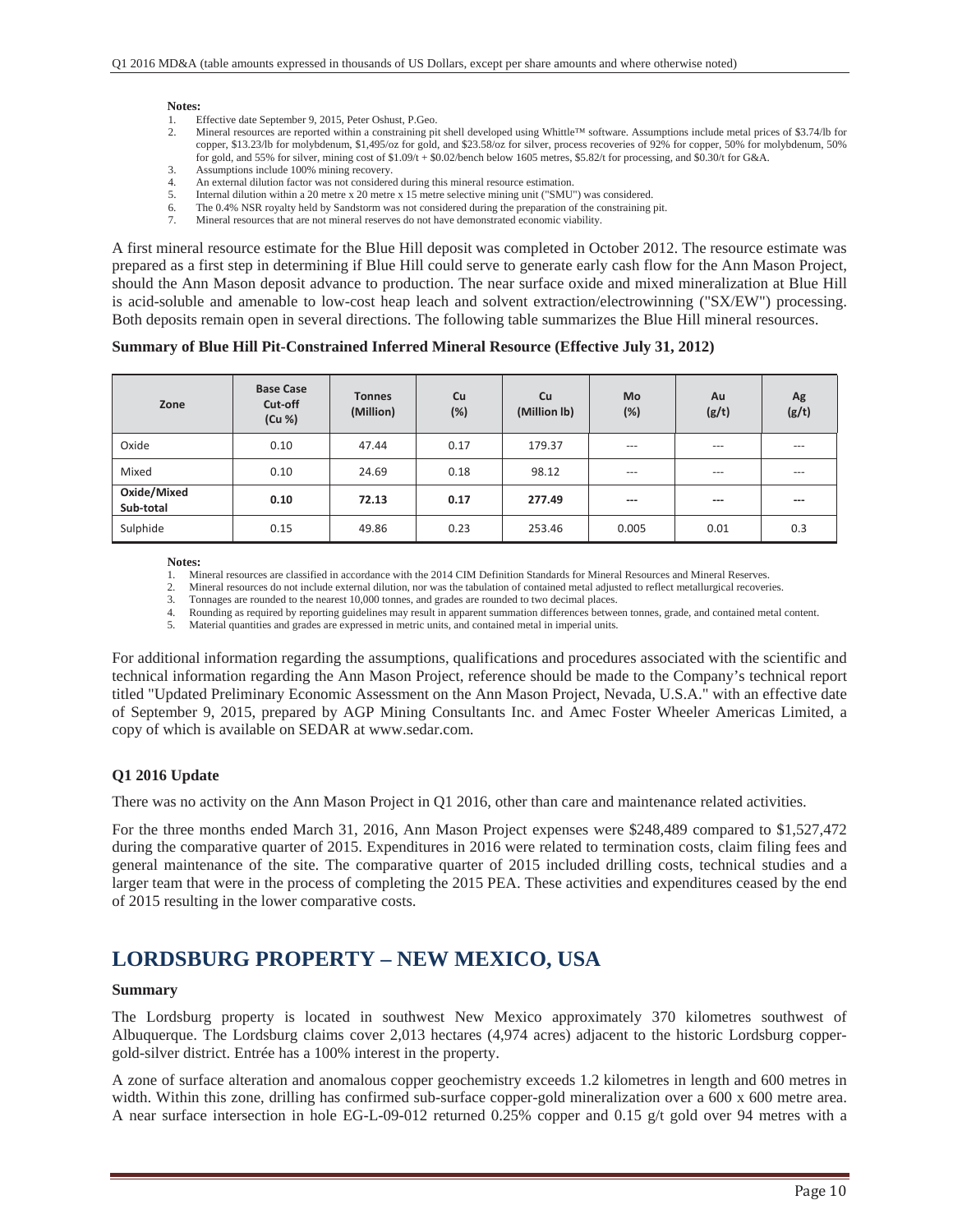copper equivalent ("CuEq") grade of 0.35%, including 60 metres of 0.31% copper and 0.21 g/t gold, with a copper equivalent grade of 0.44%. CuEq has been calculated using assumed metal prices (\$1.35/pound for copper and \$650/ounce for gold) and 100% metallurgical recovery is assumed; %CuEq. = %Cu+(g/t Au\*18.98)/29.76.

Mineralization appears best developed in the contact areas between a feldspar porphyry stock and volcanic rocks. Potassic alteration and sulphide-quartz veining are associated with the strongest areas of mineralization.

Entrée completed 6,092 metres of drilling in 12 holes in 2008 and 2009 at Lordsburg. Future drilling will be directed towards expanding the existing drill-defined copper and gold zone. The proposed Plan of Operations for Lordsburg has been approved by the Bureau of Land Management and an Application to Conduct Mineral Exploration has been approved by the New Mexico Division of Mining and Minerals.

The Lordsburg property is subject to a 2% NSR royalty, which may be bought down to 1% at any time up to and including January 1, 2017 for \$2.4 million. The buydown price is payable in cash or a combination of cash and common shares at Entrée's election.

### **Q1 2016 Update**

The Company has placed all exploration activities at Lordsburg on hold for 2016 while management evaluates future plans for this property which may include the introduction of an exploration partner. There were no direct expenditures related to this property in Q1 2016.

### **LUKKACHA PROPERTY – PERU**

#### **Summary**

The Lukkacha property is located in the Tacna Province of southern Peru approximately 1,000 kilometres southeast of Lima, 130 kilometres east of the port city of Ilo, and 50 kilometres southeast from the giant Toquepala copper mine of Grupo Mexico. The property consists of seven concessions totalling 4,400 hectares, and is subject to a conditional agreement, pursuant to which Entrée may acquire up to a 100% interest in the claims.

Situated within 50 kilometres of the international border with Chile, initiation of work is subject to Entrée obtaining a Supreme Decree allowing it to work on the property. As a first step in obtaining the Supreme Decree, a joint military inspection of the property took place on September 12, 2013. The military submitted a favourable written opinion to the General Secretary of the Ministry of Defense on September 15, 2013. During 2014, Entrée held several meetings with the local village to discuss completion of a community economic and land use agreement. The agreement was completed and registered in March 2015.

The claims cover two large colour anomalies associated with possible porphyry-style alteration, iron oxides and quartz veining. The property has never been drilled and represents a unique opportunity for grass roots exploration within a major copper district.

Under the agreement between Entrée and a private Peruvian company, Entrée may earn an initial 70% interest in the property, subject to obtaining a Supreme Decree, by making cash payments totaling \$215,000 and expending a minimum of \$1.5 million on exploration. Once Entrée has earned a 70% interest, it may acquire a further 30% interest by paying the vendor \$2 million. The vendor would retain a 2% NSR royalty, half of which may be purchased at any time.

### **Q1 2016 Update**

The Company has placed all exploration activities at the Lukkacha property on hold for 2016 pending the issue of a Supreme Decree. In addition, management is reviewing its obligations and alternatives related to upcoming community, option and license payments of approximately \$66,000 in mid-2016. Expenditures in Q1 2016 were minimal and related to administrative costs in Peru.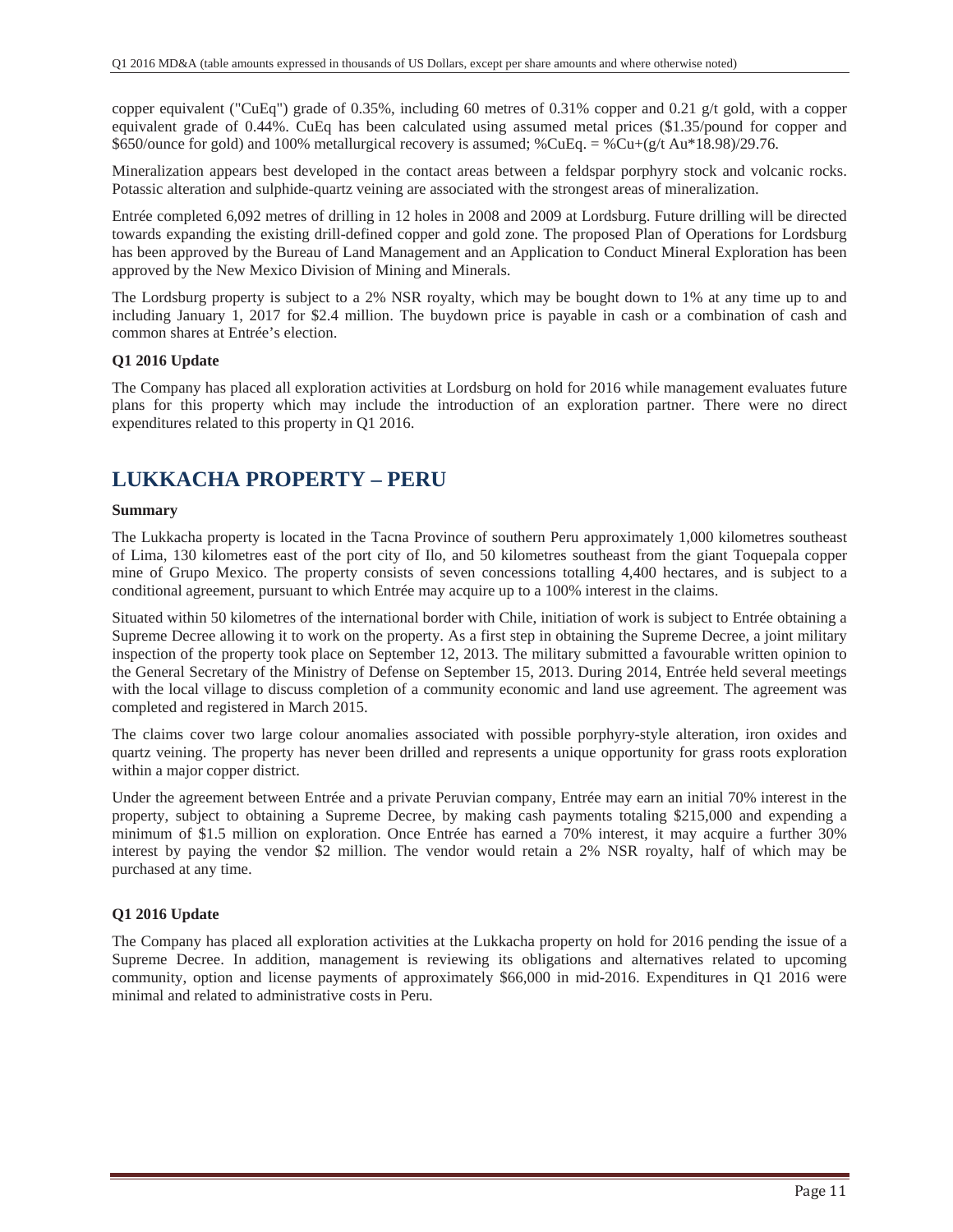# **BLUE ROSE PROPERTY – AUSTRALIA**

### **Summary**

The Blue Rose copper-iron-gold-molybdenum property is located in the Olary Region of South Australia, 300 kilometres northeast of Adelaide and 130 kilometres west-southwest of Broken Hill. Entrée (operator) has a 55.79% interest in the property, with Giralia Resources Pty Ltd., now a subsidiary of Atlas Iron Limited, retaining a 44.21% interest. The property consists of one exploration licence, EL5129, totalling 716 square kilometres. An application to renew the licence for an additional 2-year term was filed on June 11, 2015 and was approved effective August 4, 2015.

Magnetite iron formations and a molybdenum copper target (Netley Hill) occur in the southern portion of the tenement while copper oxide mineralization (Blue Rose) and a gold target (Golden Sophia) are located in the northcentral area of the tenement.

The Blue Rose property is underlain by the late Precambrian metasedimentary rocks of the Adelaide Geosyncline, which include siltstone, quartzite, limestone and iron formation of the Burra, Umberatana and Wilpena Groups. To the southeast of the property, these rocks have been intruded by the early Ordovician Anabama Granite (Netley Hill molybdenum-copper target).

In October 2013, the Blue Rose joint venture filed a Part 9B native title application under the South Australia Mining Act and the Wilyakali and Ngadjuri groups registered as native title claimants. Native title agreements must be concluded with claimants prior to any exploration on the joint venture licence. A native title agreement was signed with the Wilyakali group in December 2013 and an agreement with the Ngadjuri group was signed in March 2014.

### **Q1 2016 Update**

The Company has placed all exploration activities at Blue Rose on hold for 2016 while management evaluates future plans for this property. Expenditures in Q1 2016 were minimal and related to administrative costs in Australia.

## **CAÑARIACO PROJECT ROYALTY – PERU**

### **Summary**

In July 2015, the Company entered into an agreement with Candente Copper Corp. (TSX:DNT) ("Candente") to acquire a 0.5% NSR royalty on Candente's 100% owned Cañariaco project in Peru for a purchase price of \$500,000.

The Cañariaco project includes the Cañariaco Norte copper-gold-silver deposit, as well as the adjacent Cañariaco Sur and Quebrada Verde prospects, located within the western Cordillera of the Peruvian Andes in the Department of Lambayeque, Northern Peru.

There was no activity or expenditures related to this royalty in Q1 2016.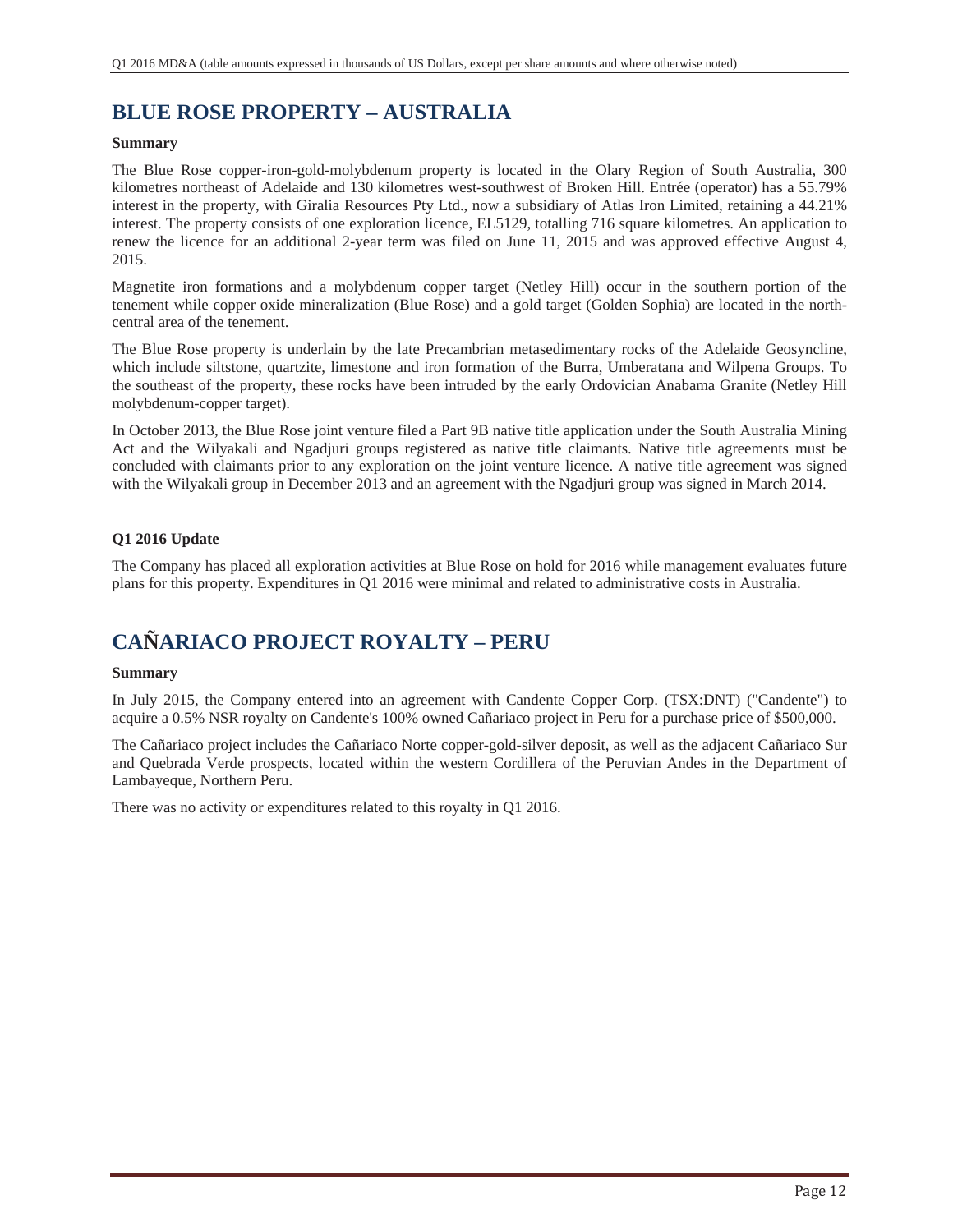## **SUMMARY OF CONSOLIDATED FINANCIAL OPERATING RESULTS**

|                                         |               | <b>First Quarter Ended - March 31</b> |    |         |              |          |  |
|-----------------------------------------|---------------|---------------------------------------|----|---------|--------------|----------|--|
|                                         |               | 2016                                  |    | 2015    |              | 2014     |  |
| Exploration                             | $\mathcal{S}$ | (498)                                 | \$ | (1,898) | $\mathbb{S}$ | (1, 564) |  |
| General and administration              |               | (605)                                 |    | (939)   |              | (1, 144) |  |
| Consultancy and advisory                |               |                                       |    | (125)   |              | (286)    |  |
| Depreciation                            |               | (9)                                   |    | (12)    |              | (18)     |  |
| Foreign exchange (loss) gain            |               | (434)                                 |    | 1,749   |              | 1,072    |  |
| Loss from operations                    |               | (1,546)                               |    | (1,225) |              | (1,940)  |  |
| Interest income (expense)               |               | (40)                                  |    | (17)    |              | 18       |  |
| Loss from equity investee               |               | (46)                                  |    | (26)    |              | (21)     |  |
| Income taxes                            |               |                                       |    | 707     |              | 663      |  |
| Net loss                                |               | (1,632)                               |    | (561)   |              | (1,280)  |  |
| Foreign currency translation adjustment |               | 1,399                                 |    | (2,835) |              | (1,696)  |  |
| Comprehensive loss                      | $\mathcal{S}$ | (233)                                 | \$ | (3,396) | \$           | (2,976)  |  |
|                                         |               |                                       |    |         |              |          |  |
| Basic/diluted loss per share            | $\mathcal{S}$ | (0.01)                                | \$ | (0.00)  | \$           | (0.01)   |  |
| Total assets                            | $\mathcal{S}$ | 56,886                                | \$ | 71,698  | \$           | 92,784   |  |
| Total non-current liabilities           | \$            | 34,255                                | \$ | 40,684  | \$           | 48,819   |  |

The Company continued to focus on reducing expenditures in the first quarter of 2016. As a result, exploration costs and general and administration costs were 74% and 36% lower, respectively, than the comparative quarter of 2015.

Exploration costs in the first quarter of 2016 included expenditures of approximately \$271,000 primarily related to the Ann Mason Project, approximately \$189,000 related to the Mongolian properties and approximately \$38,000 in holding costs on all the other properties. This decrease compared to the same quarter in 2015 was mainly related to the completion of the 2015 PEA and exploration programs at Ann Mason during the 2015 year and a reduction in exploration personnel and overhead costs at both Ann Mason and Mongolia.

General and administration expenditures in the first quarter of 2016 included year-end audit costs and some further termination costs. Overall, general and administration costs were lower than the comparative quarter of 2015 due to the reduction in corporate personnel and overhead costs that commenced during the second half of 2015.

Foreign exchange (loss) gain is primarily the result of movements between the C\$ and US\$ as the Company holds its cash in both currencies.

Interest expense was primarily related to the loan payable to OTLLC pursuant to the Entrée/Oyu Tolgoi JV and is subject to a variable interest rate.

The loss from equity investee was related to the Entrée/Oyu Tolgoi JV Property.

There was no income tax recovery recognized during the quarter as management does not deem any income taxes recoverable in the foreseeable future.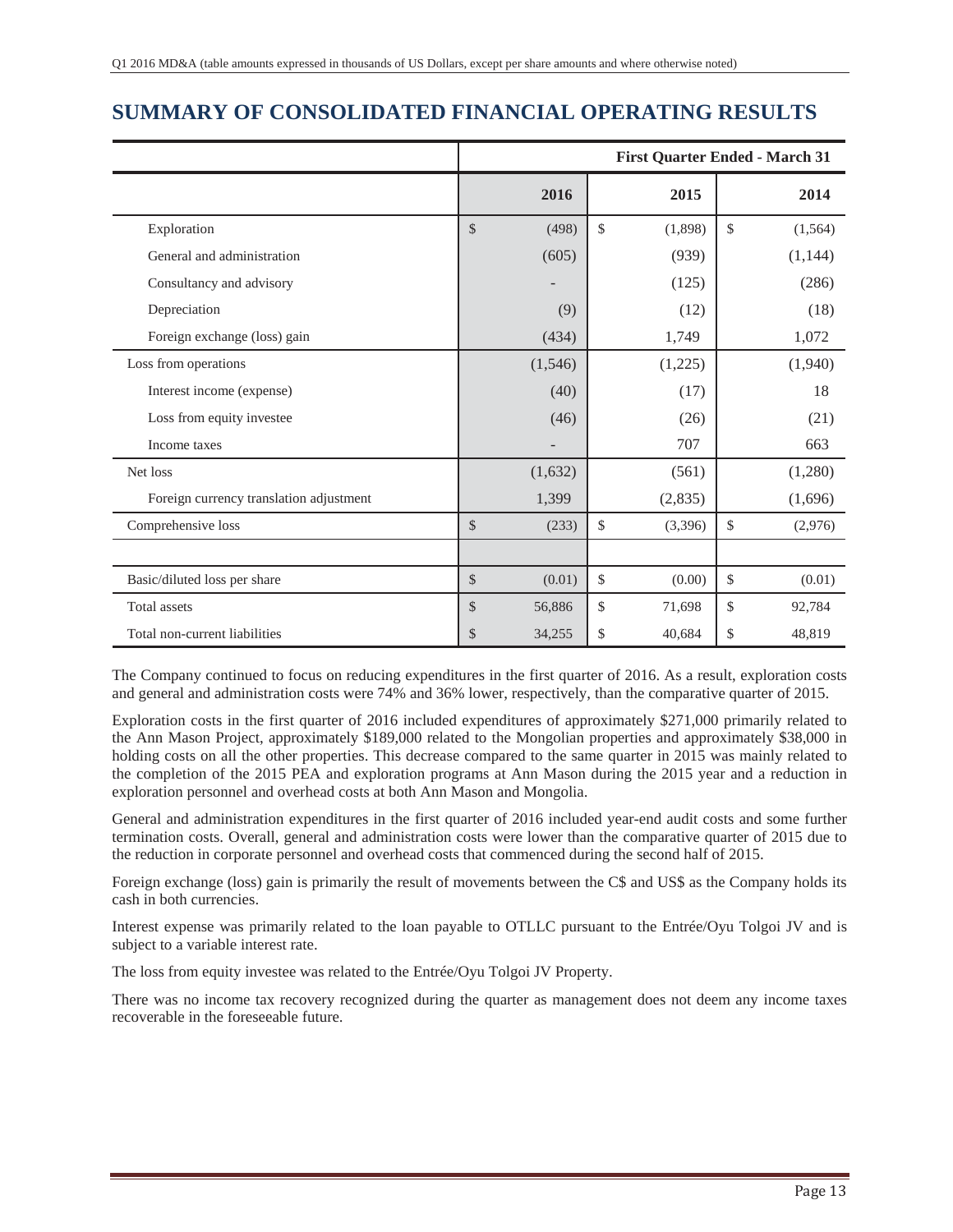|                                              |               | Q1 16  |              | Q4 15                    |               | Q3 15    |               | Q <sub>2</sub> 15            |               | Q1 15   | <b>O4 14</b>             |               | Q3 14       | Q <sub>2</sub> 14 |
|----------------------------------------------|---------------|--------|--------------|--------------------------|---------------|----------|---------------|------------------------------|---------------|---------|--------------------------|---------------|-------------|-------------------|
| Exploration                                  | $\mathcal{S}$ | 498    | $\mathbb{S}$ | 868                      | $\mathcal{S}$ | 1,066    | $\mathcal{S}$ | 1,329                        | \$            | 1,898   | \$<br>4,465              | $\mathcal{S}$ | 2,268       | \$<br>757         |
| General and administrative                   |               | 605    |              | 2,213                    |               | 777      |               | 802                          |               | 939     | 1,183                    |               | 845         | 980               |
| Consultancy and advisory fees                |               |        |              | $\overline{\phantom{a}}$ |               |          |               | $\overline{\phantom{a}}$     |               | 125     | 134                      |               | 177         | 234               |
| Depreciation                                 |               | 9      |              | 10                       |               | 10       |               | 11                           |               | 12      | 14                       |               | 16          | 17                |
| Impairment of mineral property<br>interests  |               |        |              | $\overline{\phantom{a}}$ |               |          |               |                              |               |         | $\overline{\phantom{a}}$ |               | 552         |                   |
| Gain on sale of mineral property<br>interest |               |        |              | $\overline{\phantom{a}}$ |               |          |               | $\qquad \qquad \blacksquare$ |               |         | $\overline{\phantom{a}}$ |               |             | (28)              |
| Foreign exchange loss (gain)                 |               | 434    |              | (406)                    |               | (1, 136) |               | 368                          |               | (1,749) | (663)                    |               | (1,127)     | 882               |
| Loss from operations                         |               | 1,546  |              | 2,685                    |               | 717      |               | 2,510                        |               | 1,225   | 5,133                    |               | 2,731       | 2,842             |
| Interest expense (income)                    |               | 39     |              | 289                      |               | 66       |               | 40                           |               | 17      | 32                       |               | (12)        | (32)              |
| Loss from equity investee                    |               | 46     |              | 40                       |               | 25       |               | 27                           |               | 26      | 29                       |               | 29          | 29                |
| Income tax expense (recovery)                |               |        |              | 1,057                    |               | (662)    |               | 472                          |               | (707)   | (2,131)                  |               | (1, 349)    | 86                |
| Net loss                                     | $\mathcal{S}$ | 1,631  | $\mathbb{S}$ | 4,071                    | \$            | 146      | \$            | 3,049                        | \$            | 561     | \$<br>3,063              | \$            | 1,399       | \$<br>2,925       |
| Basic/diluted loss per share                 | $\mathcal{S}$ | (0.01) | -\$          | $(0.03)$ \$              |               | (0.00)   | -\$           | (0.02)                       | $\mathcal{S}$ | (0.00)  | \$<br>$(0.02)$ \$        |               | $(0.01)$ \$ | (0.02)            |

#### *Quarterly Financial Data – 2 year historic trend*

Exploration costs trended lower since the peak in Q4 2014 as the Company completed its exploration and 2015 PEA programs at Ann Mason, reduced its technical review work related to the Entrée/Oyu Tolgoi JV Property and placed all the other properties on care and maintenance through 2015.

General and administrative costs have trended lower since Q4 2014 in line with the reduction in exploration activities with the exception of Q4 2015, which included termination and shutdown costs primarily attributable to a reduction of staff levels in Canada and the United States as well as a reduction in certain other overhead expenditures.

During the three months ended September 30, 2014, the Company recorded an impairment of mineral property interests of \$552,095 on the Blue Rose joint venture property.

Interest expense is primarily due to accrued interest on the OTLLC loan payable, partially offset by interest income earned on invested cash. Interest expense remains consistent quarter on quarter, with the exception of Q4 2015, which included an adjustment to accrued interest income from prior periods. Interest income continues to decrease every quarter due to lower principal amounts invested as a result of cash expenditures on operations throughout the year.

The loss from equity investee remains consistent quarter on quarter.

The Company did not recognized income tax recovery in Q1 2016 as management does not deem any income taxes recoverable in the foreseeable future.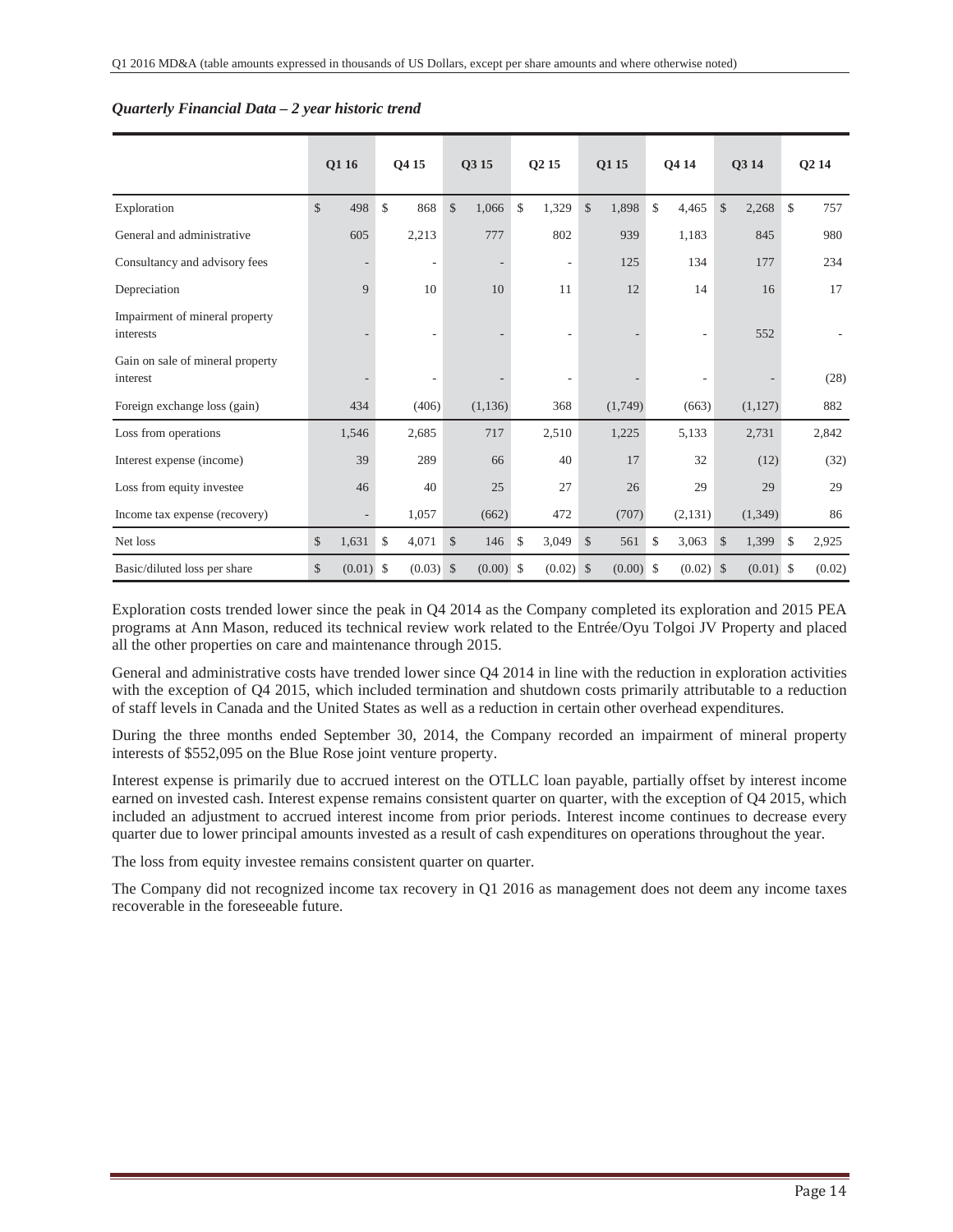## **LIQUIDITY AND CAPITAL RESOURCES**

|                                                                              | <b>First Quarter Ended - March 31,</b> |          |    |         |  |  |
|------------------------------------------------------------------------------|----------------------------------------|----------|----|---------|--|--|
|                                                                              |                                        | 2016     |    | 2015    |  |  |
| Cash flows from (used in) operating activities                               |                                        |          |    |         |  |  |
| Before changes in non-cash working capital items<br>$\overline{\phantom{a}}$ | \$                                     | (1,058)  | \$ | (2,929) |  |  |
| After changes in non-cash working capital items<br>$\overline{\phantom{a}}$  |                                        | (7, 419) |    | (3,679) |  |  |
| Cash flows from (used in) financing activities                               |                                        | 11       |    |         |  |  |
| Cash flows from (used in) investing activities                               |                                        | (3)      |    | (7)     |  |  |
| Net cash flows                                                               |                                        | (7, 411) |    | (3,686) |  |  |
| Effect of exchange rate changes on cash                                      |                                        | 171      |    | (266)   |  |  |
| Cash balance                                                                 | \$                                     | 15,546   | S  | 29,565  |  |  |

Cash expenditures before changes in non-cash working capital items was 64% lower than the comparative quarter of 2015 due to the reduction in exploration and general and administrative expenditures.

Cash expenditures after working capital items in Q1 2016 included the \$5.5 million cash refund to Sandstorm and approximately \$916,000 to reduce the accounts payable balance. This was the primary reason for the increase in cash outflow compared to the same quarter in 2015.

Cash flows from (used in) financing and investing activities was minimal in both comparative quarters.

The Company is an exploration stage company and has not generated positive cash flow from its operations. As a result, the Company has been dependent on equity and production-based financings for additional funding. Working capital on hand at March 31, 2016 was approximately \$15,450,000 with a cash balance of approximately \$15,545,000. Management believes it has adequate financial resources to satisfy its obligations over the next 12 month period and does not anticipate the need for additional funding during this time.

### **Loans Payable to Oyu Tolgoi LLC**

Under the terms of the Entrée/Oyu Tolgoi JV, OTLLC will contribute funds to approved joint venture programs and budgets on the Company's behalf. Interest on each loan advance shall accrue at an annual rate equal to OTLLC's actual cost of capital or the prime rate of the Royal Bank of Canada, plus two percent (2%) per annum, whichever is less, as at the date of the advance. The loans will be repayable by the Company monthly from ninety percent (90%) of the Company's share of available cash flow from the Entrée/Oyu Tolgoi JV. In the absence of available cash flow, the loans will not be repayable. The loans are not expected to be repaid within one year.

### **Contractual Obligations**

As at March 31, 2016, the Company had the following contractual obligations outstanding:

|                                             |               | <b>Total</b> | Less than 1 year | $1 - 2$ years            | <b>Thereafter</b> |
|---------------------------------------------|---------------|--------------|------------------|--------------------------|-------------------|
| Accounts payable and<br>accrued liabilities | Φ             | 476          | 476              | $\overline{\phantom{0}}$ |                   |
| Lease commitments                           | $\mathcal{D}$ | 272          | 196              | 76                       |                   |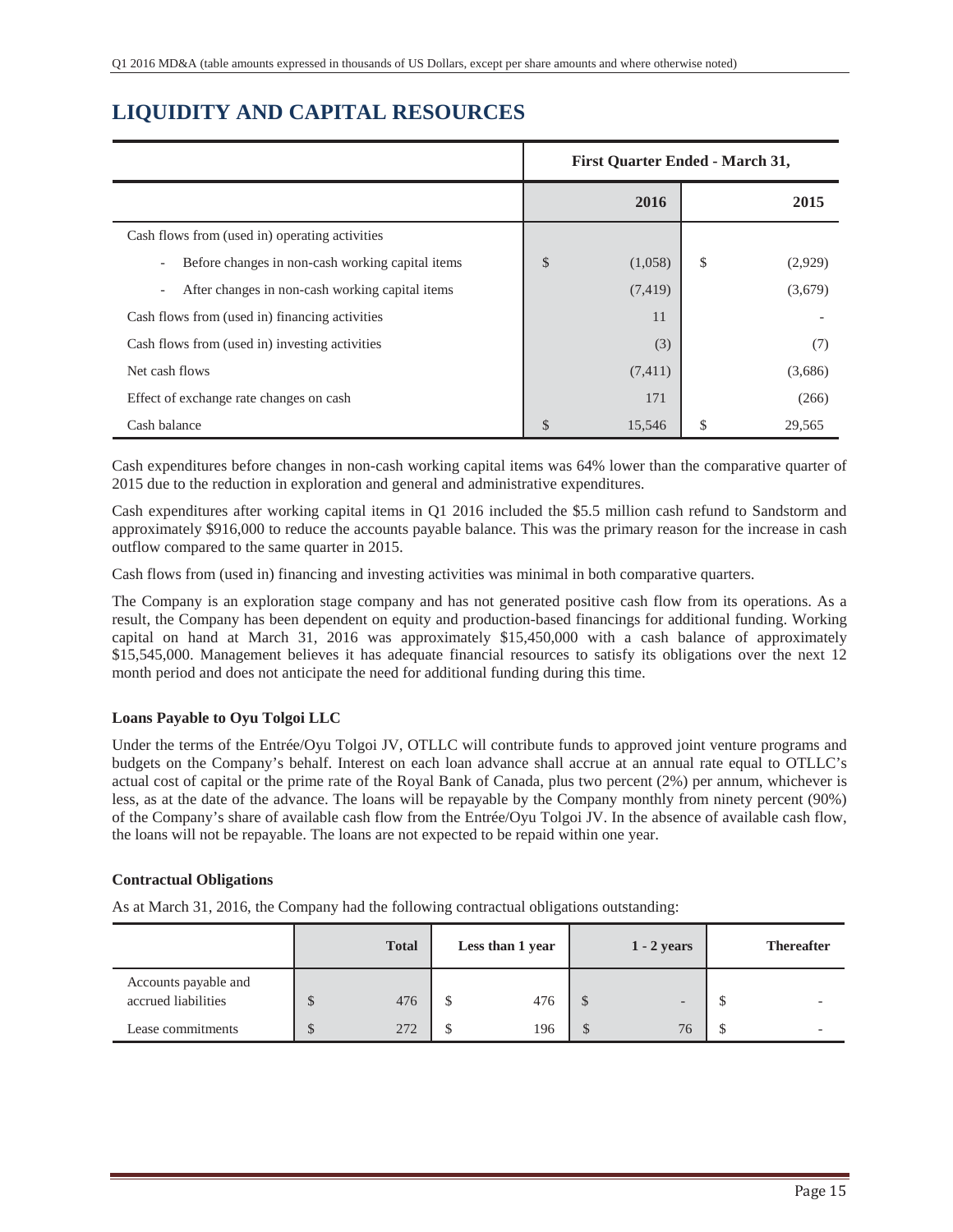## **AMENDED SANDSTORM AGREEMENT**

Pursuant to the 2013 Agreement, Sandstorm provided an upfront refundable deposit (the "Deposit") of \$40 million to the Company. The Company will use future payments that it receives from its mineral property interests to purchase and deliver metal credits to Sandstorm, in amounts that are indexed to the Company's share of gold, silver and copper production from the Entrée/Oyu Tolgoi JV Property. Upon the delivery of metal credits, Sandstorm will also make the cash payment outlined below. In addition, the 2013 Agreement provided for a partial refund of the Deposit and a pro rata reduction in the number of metal credits deliverable to Sandstorm in the event of a partial expropriation of Entrée's economic interest, contractually or otherwise, in the Entrée/Oyu Tolgoi JV Property.

On February 23, 2016, the Company and Sandstorm entered into an Agreement to Amend, whereby the Company refunded 17% of the Deposit (\$6.8 million) (the "Refund") in cash and shares thereby reducing the Deposit to \$33.2 million for a 17% reduction in the metal credits that the Company is required to deliver to Sandstorm. At closing on March 1, 2016, the parties entered into the Amended Sandstorm Agreement. Under the terms of the Amended Sandstorm Agreement, the Company will purchase and deliver gold, silver and copper credits equivalent to:

- x 28.1% of Entrée's share of gold and silver, and 2.1% of Entrée's share of copper, produced from the Shivee Tolgoi mining licence (excluding Shivee West); and
- x 21.3% of Entrée's share of gold and silver, and 2.1% of Entrée's share of copper, produced from the Javhlant mining licence.

Upon the delivery of metal credits, Sandstorm will make a cash payment to the Company equal to the lesser of the prevailing market price and \$220 per ounce of gold, \$5 per ounce of silver and \$0.50 per pound of copper (subject to inflation adjustments). After approximately 8.6 million ounces of gold, 40.3 million ounces of silver and 9.1 billion pounds of copper have been produced from the entire Entrée/Oyu Tolgoi JV Property the cash payment will be increased to the lesser of the prevailing market price and \$500 per ounce of gold, \$10 per ounce of silver and \$1.10 per pound of copper (subject to inflation adjustments). To the extent that the prevailing market price is greater than the amount of the cash payment, the difference between the two will be credited against the Deposit (the net amount of the Deposit being the "Unearned Balance").

This arrangement does not require the delivery of actual metal, and the Company may use revenue from any of its assets to purchase the requisite amount of metal credits.

Under the Amended Sandstorm Agreement, Sandstorm has a right of first refusal, subject to certain exceptions, on future production-based funding agreements. The Amended Sandstorm Agreement also contains other customary terms and conditions, including representations, warranties, covenants and events of default. The initial term of the Amended Sandstorm Agreement is 50 years, subject to successive 10-year extensions at the discretion of Sandstorm.

In addition, the Amended Sandstorm Agreement provides that the Company will not be required to make any further refund of the Deposit if Entrée's economic interest is reduced by up to and including 17%. If there is a reduction of greater than 17% up to and including 34%, the Amended Sandstorm Agreement provides the Company with ability to refund a corresponding portion of the Deposit in cash or common shares of the Company or any combination of the two at the Company's election, in which case there would be a further 17% reduction in deliverable metal credits. If the Company elects to refund Sandstorm with common shares of the Company, the value of each common share shall be equal to the volume weighted average price for the five  $(5)$  trading days immediately preceding the  $90<sup>th</sup>$  day after the reduction in Entrée's economic interest. In no case will Sandstorm become a "control person" under the Amended Sandstorm Agreement. In the event an issuance of shares would cause Sandstorm to become a "control person", the maximum number of shares will be issued, and with respect to the value of the remaining shares, 50% will not be refunded (and there will not be a corresponding reduction in deliverable metal credits) and the remaining 50% will be refunded by the issuance of shares in tranches over time, such that the number of shares that Sandstorm holds does not reach or exceed 20%. All shares will be priced in the context of the market at the time they are issued.

In the event of a full expropriation, the remainder of the Unearned Balance after the foregoing refunds must be returned in cash.

For accounting purposes, the Deposit is accounted for as deferred revenue on the balance sheet and the original Deposit was recorded at the historical amount of C\$40,032,000. As a result of the Amended Sandstorm Agreement, the deferred revenue amount was adjusted to reflect the \$6.8 million Refund which was recorded at the foreign exchange amount at the date of the Refund resulting in a net balance of C\$30,865,190. This amount is subject to foreign currency fluctuations upon conversion to US dollars at each reporting period.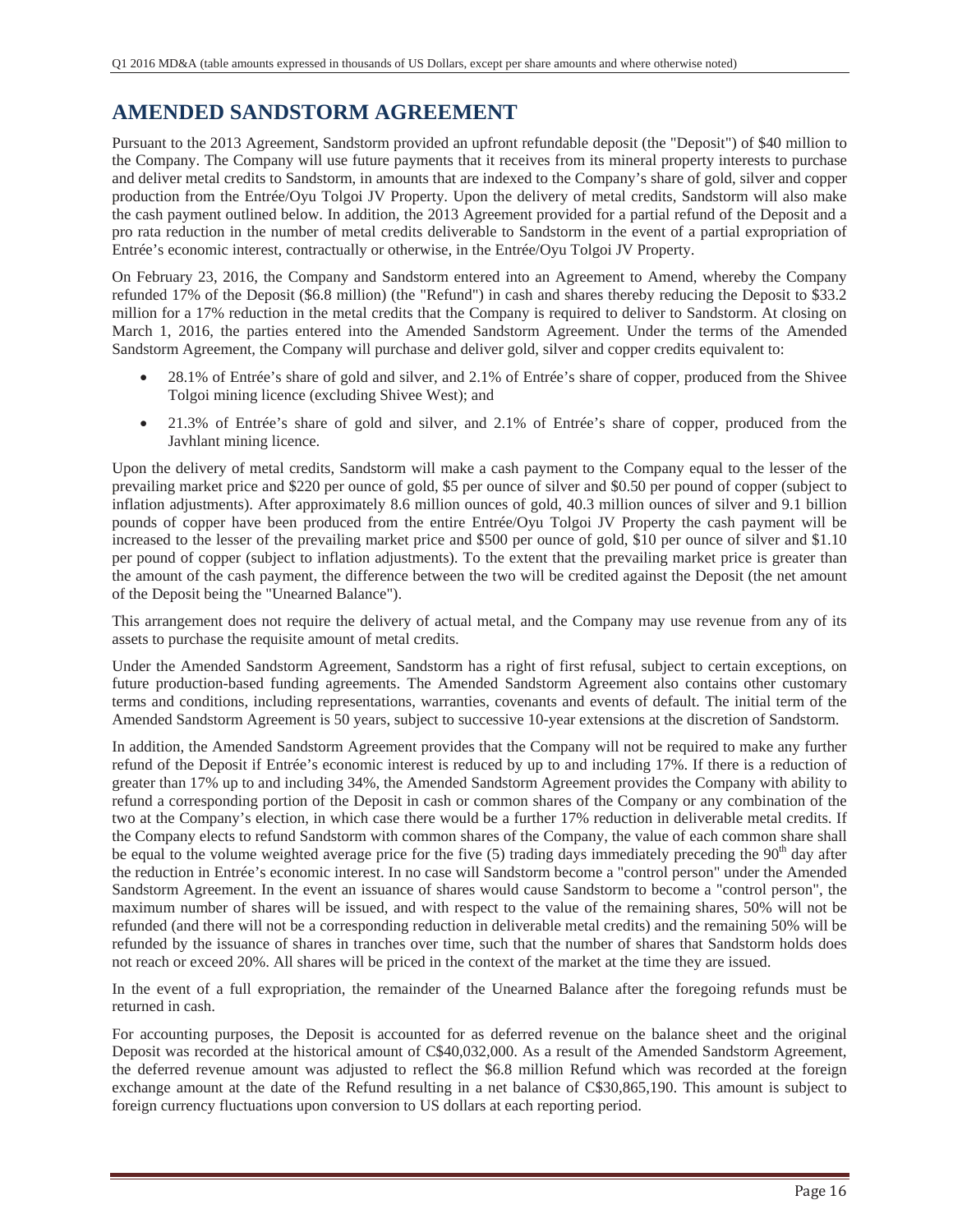The \$6.8 million Deposit refund was paid with \$5.5 million in cash and the issuance of \$1.3 million of common shares of the Company. On March 1, 2016, the Company issued 5,128,604 common shares to Sandstorm at a price of C\$0.3496 per common share pursuant to the Agreement to Amend.

### **SHAREHOLDERS' EQUITY**

On March 1, 2016, the Company issued 5,128,604 common shares to Sandstorm at a price of C\$0.3496 per common share pursuant to Amended Sandstorm Agreement.

During the quarter ended March 31, 2016, the Company issued 60,000 common shares for cash proceeds of \$10,765 on the exercise of stock options. The fair value recorded when the options were granted of \$5,198 has been transferred from additional paid-in capital to common stock on the exercise of the options.

The Company's authorized share capital consists of unlimited common shares without par value. At March 31, 2016 and May 9, 2016, the Company had 152,519,521 shares and 152,634,521 shares issued and outstanding, respectively.

| Number of shares (000's) | Vested $(000's)$ | <b>Price per share CAD</b> | <b>Expiry Date</b>    |
|--------------------------|------------------|----------------------------|-----------------------|
| 250                      | 250              | $2.05 - 2.23$              | Jul 2016              |
| 1,496                    | 1,496            | $0.73 - 1.25$              | $Jan - Jun 2017$      |
| 6,325                    | 6,325            | $0.30 - 0.56$              | $Mar - Dec 2018$      |
| 3,910                    | 3,885            | $0.21 - 0.38$              | Dec $2019 - Dec 2020$ |
| 100                      | 50               | 0.39                       | Mar 2021              |
| 12,081                   | 12,006           |                            |                       |

The following is a summary of stock options outstanding as at the date of this report:

### **OTHER DISCLOSURES**

### *Off-Balance Sheet Arrangements*

Entrée has no off-balance sheet arrangements except for the contractual obligation noted above.

### *Financial Instruments*

The following table provides the fair value of each classification of financial instrument:

|                                          |               | <b>March 31, 2016</b> | <b>December 31, 2015</b> |
|------------------------------------------|---------------|-----------------------|--------------------------|
| <b>Financial assets</b>                  |               |                       |                          |
| Cash and cash equivalents                | \$            | 15,546                | \$<br>22,786             |
| Receivables                              |               | 100                   | 98                       |
| Deposits                                 |               | 14                    | 17                       |
| <b>Total financial assets</b>            | \$            | 15,660                | \$<br>22,901             |
| <b>Financial liabilities</b>             |               |                       |                          |
| Accounts payable and accrued liabilities | \$            | 476                   | \$<br>1,350              |
| Loans payable                            |               | 6,893                 | 6,824                    |
| <b>Total financial liabilities</b>       | $\mathcal{S}$ | 7,369                 | \$<br>8,174              |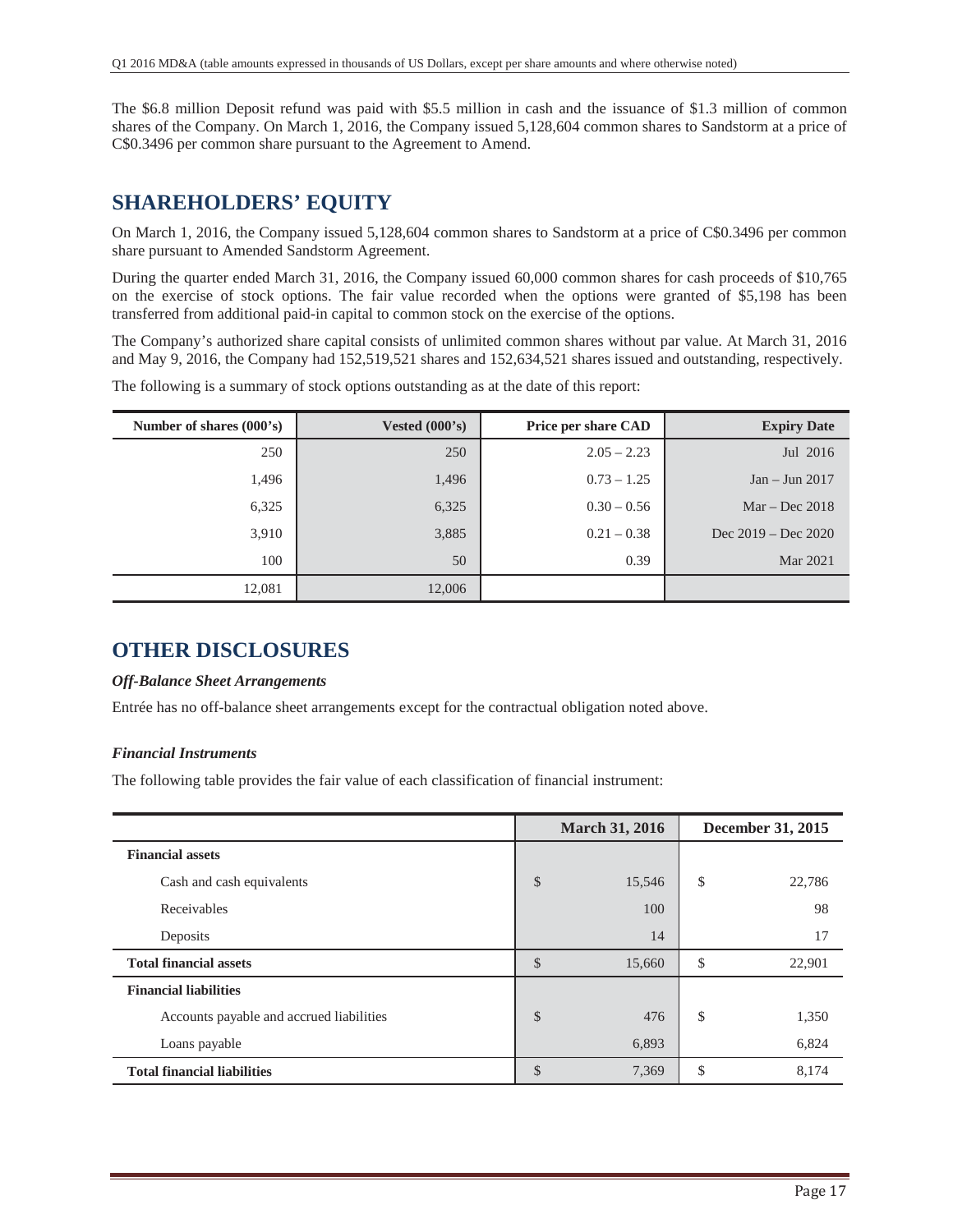Fair value measurement is based on a fair value hierarchy, which requires an entity to maximize the use of observable inputs and minimize the use of unobservable inputs when measuring fair value. The standard describes three levels of inputs that may be used to measure fair value which are:

Level 1 — Quoted prices that are available in active markets for identical assets or liabilities.

Level 2 — Quoted prices in active markets for similar assets that are observable.

Level 3 — Unobservable inputs that are supported by little or no market activity and that are significant to the fair value of the assets or liabilities.

At March 31, 2016, the Company had Level 1 financial instruments, consisting of cash and cash equivalents, with a fair value of \$15,545,648.

### **INTERNATIONAL FINANCIAL REPORTING STANDARDS**

The Company is a "domestic" issuer under Canadian securities law and a "foreign private issuer" under United States Securities and Exchange Commission ("SEC") regulations. The Company files its financial statements with both Canadian and U.S. securities regulators in accordance with US GAAP, as permitted under current regulations. In 2008, the Accounting Standards Board in Canada and the Canadian Securities Administrators ("CSA") confirmed that domestic issuers were required to transition to International Financial Reporting Standards ("IFRS") for fiscal years beginning on or after January 1, 2011. On June 27, 2008, the CSA Staff issued Staff Notice 52-321 "Early Adoption of International Financial Reporting Standards, Use of US GAAP and References to IFRS-IASB" which confirmed that domestic issuers that are also SEC registrants are able to continue to use US GAAP. Consequently, the Company was not required to convert to IFRS effective January 1, 2011 and has elected to continue using US GAAP.

### **NON-US GAAP PERFORMANCE MEASUREMENT**

"Cash Costs" and all-in sustaining cost ("AISC") are non-US GAAP Performance Measurements. These performance measurements are included because these statistics are widely accepted as the standard of reporting cash costs of production in North America. These performance measurements do not have a meaning within US GAAP and, therefore, amounts presented may not be comparable to similar data presented by other mining companies. These performance measurements should not be considered in isolation as a substitute for measures of performance in accordance with US GAAP.

### **CRITICAL ACCOUNTING ESTIMATES, RISKS AND UNCERTAINTIES**

The preparation of financial statements in conformity with US GAAP requires management to make estimates and assumptions that affect the amounts reported in the financial statements and accompanying notes. Actual results could differ materially from those estimates.

Measurement of the Company's assets and liabilities is subject to risks and uncertainties, including those related to reserve and resource estimates; title to mineral properties; future commodity prices; costs of future production; future costs of restoration provisions; changes in government legislation and regulations; future income tax amounts; the availability of financing; and various operational factors.

Entrée is a mineral exploration company and is exposed to a number of risks and uncertainties; some of these risks and uncertainties have been discussed elsewhere in this MD&A. For a more extensive discussion of risks and uncertainties to which Entrée is exposed, the reader should refer to the section titled "Risk Factors" contained in the Company's AIF available on SEDAR at www.sedar.com.

### *Legal and Political Risk*

The Minerals Law of Mongolia defines a mineral deposit of strategic importance (a "Strategic Deposit") as a mineral resource that may have the potential to impact national security, or the economic and social development of the country, or that is generating or has the potential to generate more than 5% of Mongolia's gross domestic product in any given year. The Minerals Law of Mongolia provides that the State may be an equity participant with any private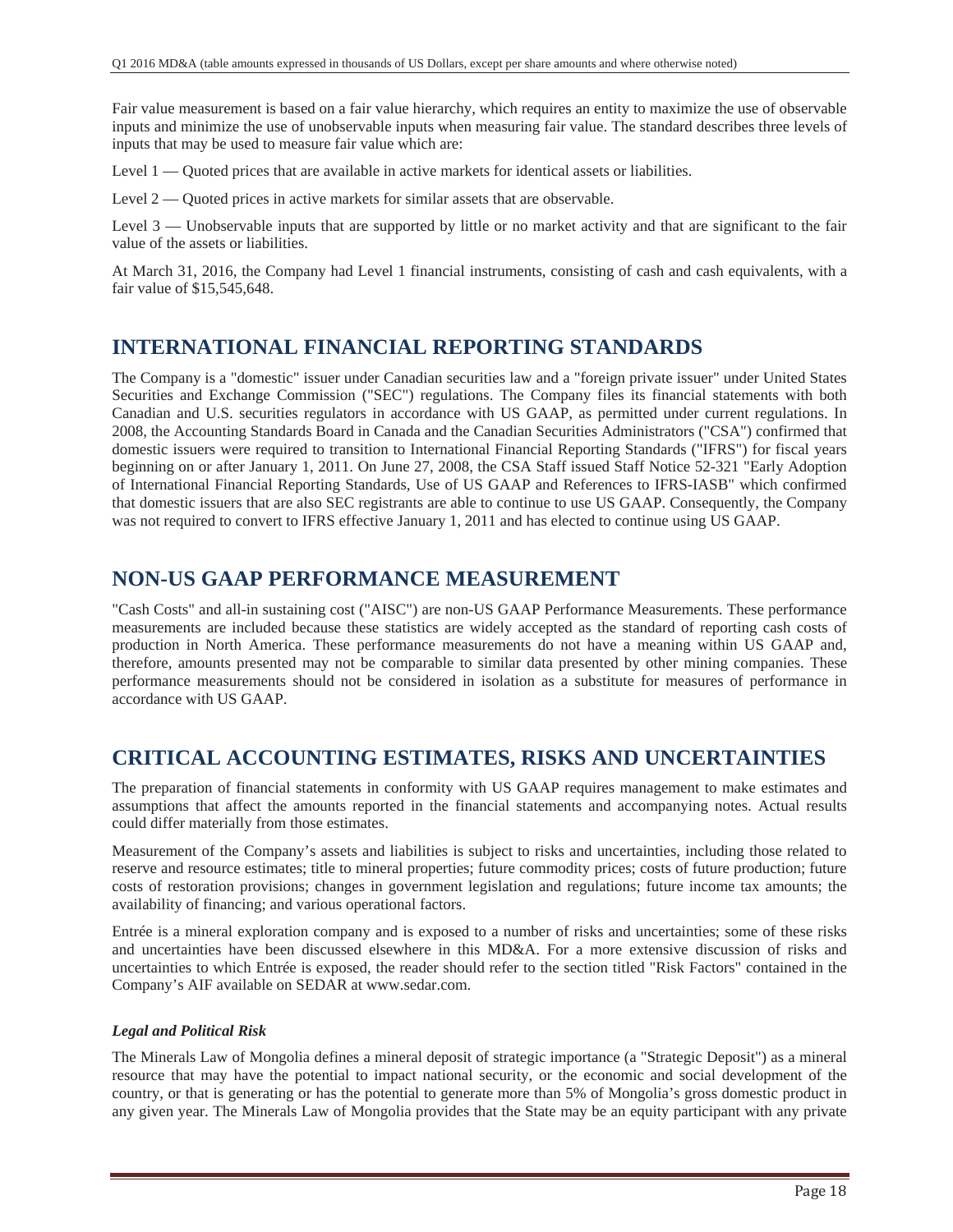legal entity, up to a 34% equity interest, in the exploitation of any Strategic Deposit where the quantity and grade of the deposit have been defined by exploration that has not been funded from the State budget. Under Resolution No 57 dated July 16, 2009 of the State Great Khural, the Oyu Tolgoi series of deposits were declared to be Strategic Deposits.

The Minerals Law provides that the State may be an equity participant with any private legal entity, up to a 34% equity interest, in the exploitation of any Strategic Deposit where the quantity and grade of the deposit have been defined by exploration that has not been funded from the State budget. On October 6, 2009, Turquoise Hill, its wholly-owned subsidiary OTLLC, and Rio Tinto signed an investment agreement (the "Oyu Tolgoi Investment Agreement") with the Mongolian Government, which regulates the relationship among the parties and stabilizes the long term tax, legal, fiscal, regulatory and operating environment to support the development of the Oyu Tolgoi project. The Oyu Tolgoi Investment Agreement specifies that the Government of Mongolia will own 34% of the shares of OTLLC (and by extension, 34% of OTLLC's interest in the Entrée/Oyu Tolgoi JV Property) through its subsidiary Erdenes Oyu Tolgoi LLC. A shareholders' agreement was concurrently executed to establish the Government's 34% ownership interest in OTLLC and to govern the relationship among the parties.

The Ministry of Mining has advised Entrée that it considers the deposits on the Entrée/Oyu Tolgoi JV Property to be part of the series of Oyu Tolgoi deposits. Entrée has been in discussions with stakeholders of the Oyu Tolgoi project, including the Government of Mongolia, OTLLC, Erdenes Oyu Tolgoi LLC, Turquoise Hill and Rio Tinto, since the Government of Mongolia temporarily restricted the joint venture licences from transfer in February 2013. The discussions to date have focussed on issues arising from Entrée's exclusion from the Oyu Tolgoi Investment Agreement, including the fact that the Government of Mongolia does not have a full 34% interest in the Entrée/Oyu Tolgoi JV Property; the fact that the mining licences integral to future underground operations are held by more than one corporate entity; and the fact that Entrée does not benefit from the stability that it would otherwise have if it were a party to the Oyu Tolgoi Investment Agreement. In order to receive the benefits of the Oyu Tolgoi Investment Agreement, the Government of Mongolia may require Entrée to agree to certain concessions, including with respect to the economic benefit of Entrée's interest in the Entrée/Oyu Tolgoi JV Property, or the royalty rates applicable to Entrée's share of the Entrée/Oyu Tolgoi JV Property mineralization. No agreements have been finalized. If the parties fail to reach mutually acceptable agreements in a timely manner, there is a risk that the Government of Mongolia may resort to measures which, whether legitimate or not, could have an adverse effect on the business, assets and financial condition of Entrée as well as the Company's share price. Such measures could include suspending, revoking, cancelling or withdrawing the Shivee Tolgoi and Javhlant mining licences; attempting to invalidate, confiscate, expropriate or rescind the Entrée/Oyu Tolgoi JV or Entrée's interest in the Entrée/Oyu Tolgoi JV Property; and filing legal proceedings against Entrée.

Entrée is not presently a party to the Oyu Tolgoi Investment Agreement. Although OTLLC agreed under the terms of the Earn-In Agreement to use its best efforts to cause Entrée to be brought within the ambit of, made subject to and be entitled to the benefits of the Oyu Tolgoi Investment Agreement or a separate stability agreement on substantially similar terms to the Oyu Tolgoi Investment Agreement, unless and until Entrée finalizes agreements with the Government of Mongolia and other Oyu Tolgoi stakeholders, there can be no assurance that Entrée will be entitled to all of the benefits of the Oyu Tolgoi Investment Agreement, including stability with respect to taxes payable. If Entrée is not entitled to all of the benefits of the Oyu Tolgoi Investment Agreement, it could be subject to the surtax royalty which came into effect in Mongolia on January 1, 2011. The rates of the surtax royalty vary from 1% to 5% for minerals other than copper. For copper, the surtax royalty rates range between 22% and 30% for ore, between 11% and 15% for concentrates, and between 1% and 5% for final products. No surtax royalty is charged on any minerals below a certain threshold market price, which varies depending on the type of minerals. This is in addition to the standard royalty rates of 2.5% for coal sold in Mongolia and commonly occurring minerals sold in Mongolia, and 5% for all other minerals.

Even if Entrée does finalize agreements with the Government of Mongolia and other Oyu Tolgoi stakeholders, there can be no assurance that the present or future Parliament will refrain from enacting legislation that undermines such agreements or the Oyu Tolgoi Investment Agreement or that the present or a future government will refrain from adopting government policies or seeking to renegotiate the terms of such agreements or the Oyu Tolgoi Investment Agreement (which was threatened in both 2011 and 2012) in ways that are adverse to Entrée's interests or that impair OTLLC's ability to develop and operate the Oyu Tolgoi project on the basis currently contemplated, which may have a material adverse impact on Entrée and the Company's share price.

The Government of Mongolia has put in place a framework and environment for foreign direct investment. However, there are political constituencies within Mongolia that have espoused ideas that would not be regarded by the international mining community as conducive to foreign investment if they were to become law or official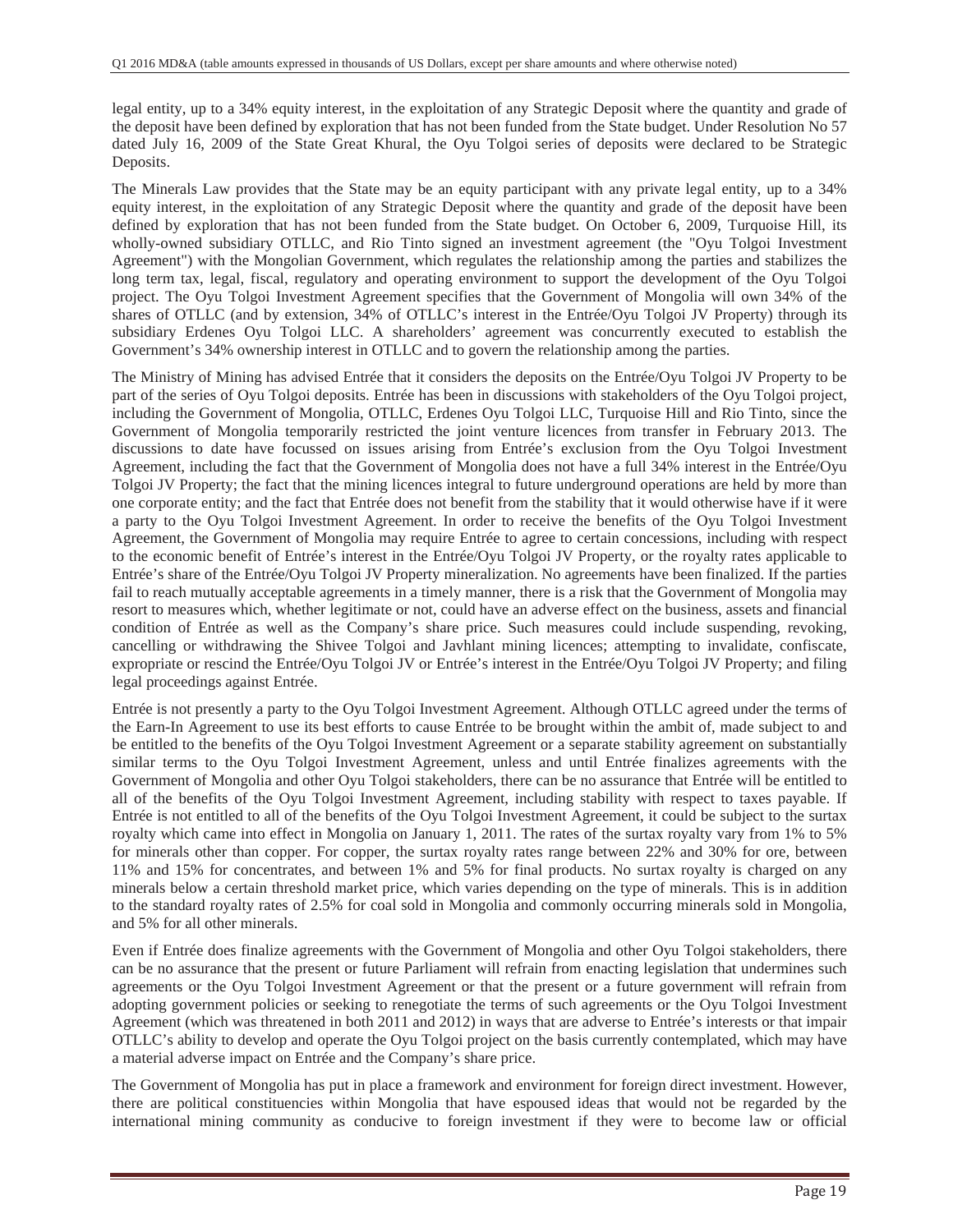government policy. This was evidenced by revisions to the Minerals Law in 2006 as well as by the recent passage of legislation to control foreign direct investment in strategic sectors of the Mongolian economy, including mining. In October 2011, Prime Minister Batbold stated in his 2012 budget speech that the Government of Mongolia is revisiting all treaties for the avoidance of double taxation, including the 2002 convention between Canada and Mongolia for the avoidance of double taxation and the prevention of fiscal evasion with respect to taxes on income and on capital (the "Canadian Double Tax Treaty").

On November 1, 2013, a new Investment Law came into effect in Mongolia. The new law is aimed at reviving foreign investment by easing restrictions on investors in key sectors such as mining and by providing greater certainty on the taxes they must pay. The full impact of the new Investment Law is not yet known.

On January 16, 2014, the Mongolian Parliament adopted a new State Minerals Policy. The main focus of the policy is to establish a stable investment environment; improve the quality of mineral exploration, mining and processing; encourage the use of environmentally friendly and modern technology; and strengthen the competitiveness of the Mongolian mining sector on the international market. The State Minerals Policy is also intended to serve as the basis for amendments to the existing Minerals Law and other laws relating to the mining sector. On July 1, 2014, the Mongolian Parliament passed the amendments to the Minerals Law (the "2014 Amendments"). In addition, the Mongolian Parliament also passed a separate law which repeals the 2010 statute which imposed a moratorium on the granting of new exploration licences and the transfer of existing licences. The 2014 Amendments extend the maximum period for an exploration licence from 9 years to 12 years (although it ended the three year pre-mining period sometimes given to licence holders upon the expiration of their exploration rights), extend the requirement for holders of mining licences to ensure that 90% of their workforce is comprised of Mongolian nationals to the mining licence holder's subcontractors as well, make clearer the roles and responsibilities of government ministries and departments with respect to mineral matters, modify the definition of Strategic Deposit to reflect its impact on the national economy and not regional economy, and provide for some instances where a tender may not be required to obtain minerals licences where state funding has been used if related to compensation for declaring a special needs area, among other changes. On February 18, 2015, the Mongolian Parliament adopted a further amendment to the Minerals Law (the "2015 Amendment"), which permits a licence holder to negotiate with the Government of Mongolia with respect to an exchange of the Government's 34% (50% in cases where exploration has been funded by the State budget) equity interest in a licence holder with a Strategic Deposit for an additional royalty payable to the Government. The amount of the royalty payment would vary depending on the particulars of the Strategic Deposit but cannot exceed five percent. The rate of this royalty payment shall be approved by the Government of Mongolia. The full impact of the 2015 Amendment is not yet known.

The Ministry of Finance and certain Members of Parliament have released draft laws and draft amendments to the tax legislation of Mongolia which include provisions related to the taxation of foreign legal entities operating in Mongolia and minerals companies in general. If certain provisions of these amendments were adopted by Parliament as currently drafted, they could adversely affect Entree's interests. It is not possible to determine when, if ever, these amendments would be adopted and in what form.

If the Government of Mongolia revises, amends or cancels the Canadian Double Tax Treaty; if the new Investment Law, State Minerals Policy, 2014 Amendments or 2015 Amendment are implemented or interpreted in a manner that is not favourable to foreign investment or Entrée's interests; or if new tax laws or amendments to tax laws are adopted that are not favourable to foreign investment or Entrée's interests, it could have an adverse effect on Entrée's operations in Mongolia and future cash flow, earnings, results of operations and financial condition as well as the Company's share price.

While the Entrée/Oyu Tolgoi JV is operating under the terms of the joint venture agreement appended to the Earn-in Agreement, the joint venture agreement has not been formally executed by the parties. There can be no assurance that OTLLC or its shareholders will not attempt to renegotiate some or all of the material terms governing the joint venture relationship in a manner which could have an adverse effect on Entrée's future cash flow, earnings, results of operations and financial condition.

OTLLC has earned either a 70% or 80% interest in mineralization extracted from the Entrée/Oyu Tolgoi JV Property, depending on the depth at which minerals are extracted, and has effective control of the Entrée/Oyu Tolgoi JV. Rio Tinto, which beneficially owns 19.9% of the Company's issued and outstanding shares, exerts a significant degree of control over the business and affairs of Turquoise Hill and OTLLC. Pursuant to various agreements between Turquoise Hill and Rio Tinto, Rio Tinto is responsible for the management of the building and operation of the Oyu Tolgoi project (which includes the Heruga and Hugo North Extension deposits on the Entrée/Oyu Tolgoi JV Property); is responsible for all exploration operations on behalf of OTLLC, including exploration on the Entrée/Oyu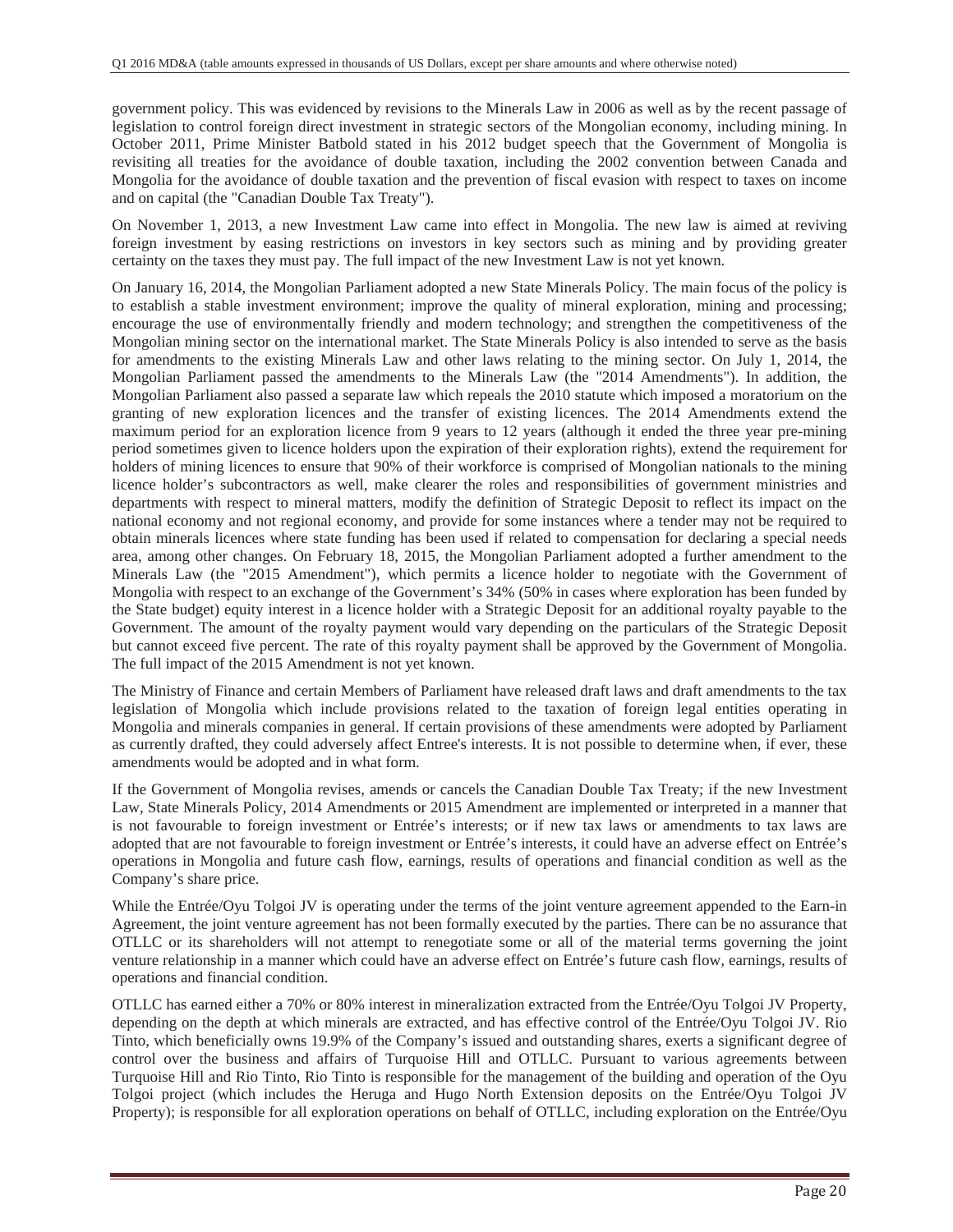Tolgoi JV Property; and prepares all programs and budgets for approval by the OTLLC board. The interest of Rio Tinto, Turquoise Hill and OTLLC and the interests of the Company's other shareholders are not necessarily aligned and there can be no assurance that Rio Tinto, Turquoise Hill or OTLLC will exercise its rights or act in a manner that is consistent with the best interests of the Company's other shareholders.

Entrée is and will be subject to the risks normally associated with the conduct of joint ventures, which include disagreements as to how to develop, operate and finance a project, inequality of bargaining power, incompatible strategic and economic objectives and possible litigation between the participants regarding joint venture matters. These matters may have an adverse effect on Entrée's ability to realize the full economic benefits of its interest in the property that is the subject of a joint venture, which could affect its results of operations and financial condition as well as the Company's share price.

In the course of its business, Entrée may from time to time become involved in various claims, arbitration and other legal proceedings, with and without merit. The nature and results of any such proceedings cannot be predicted with certainty. Any potential future claims and proceedings are likely to be of a material nature. In addition, such claims, arbitration and other legal proceedings can be lengthy and involve the incurrence of substantial costs and resources by Entrée, and the outcome, and Entrée's ability to enforce any ruling(s) obtained pursuant to such proceedings, are subject to inherent risk and uncertainty. The initiation, pursuit and/or outcome of any particular claim, arbitration or legal proceeding could have a material adverse effect on Entrée's financial position and results of operations, and on Entrée's business, assets and prospects. In addition, if Entrée is unable to resolve any existing or future potential disputes and proceedings favourably, or obtain enforcement of any favourable ruling, if any, that may be obtained pursuant to such proceedings, it is likely to have a material adverse impact on Entrée's business, financial condition and results of operations and Entrée's assets and prospects as well as the Company's share price.

On February 27, 2013, the Mineral Resources Authority of Mongolia ("MRAM") delivered notice to Entrée advising that any transfer, sale or lease of the Shivee Tolgoi and Javhlant mining licences is temporarily restricted. While Entrée was subsequently advised that the temporary transfer restriction on the joint venture mining licences will be lifted, it has not received official notification of the lifting of the restriction. Any future action by the Government of Mongolia to suspend, revoke, withdraw or cancel the Shivee Tolgoi and Javhlant mining licences, whether legitimate or not, would have an adverse effect on the business, assets and financial condition of Entrée as well as the Company's share price.

The Earn-In Agreement requires OTLLC to enter into a form of joint venture agreement that bestows upon it certain powers and duties as manager of the Entrée/Oyu Tolgoi JV, including the duty to cure title defects, the duty to prosecute and defend all litigation or administrative proceedings arising out of operations, and the duty to do all acts reasonably necessary to maintain the Entrée/Oyu Tolgoi JV Property assets, including the mining licences. Pursuant to the Assignment Agreement dated March 1, 2005 between the Company, Turquoise Hill and OTLLC, the Company is also entitled to look to Turquoise Hill for the performance of OTLLC's obligations under the Earn-In Agreement, which is governed by British Columbia law. In addition, the Shivee Tolgoi and Javhlant mining licences are included in the contract area of the Oyu Tolgoi Investment Agreement. The Oyu Tolgoi Investment Agreement restricts the grounds upon which the Mongolian State administrative authority in charge of geology and mining may revoke a mining licence covered by the Oyu Tolgoi Investment Agreement. The Oyu Tolgoi Investment Agreement also includes a dispute resolution clause that requires the parties to resolve disputes through international commercial arbitration procedures. Entrée is not a party to the Oyu Tolgoi Investment Agreement and does not have any direct rights under the Oyu Tolgoi Investment Agreement. In the event that the Government of Mongolia suspends, revokes, withdraws or cancels the Shivee Tolgoi and Javhlant mining licences, there can be no assurance that OTLLC, Turquoise Hill or Rio Tinto will invoke the international arbitration procedures, or that Entrée will be able to enforce the terms of the Earn-In Agreement to cause OTLLC or Turquoise Hill to do all acts reasonably necessary to maintain the Entrée/Oyu Tolgoi JV Property assets, including by invoking the international arbitration procedures under the Oyu Tolgoi Investment Agreement. There may also be limitations on OTLLC, Turquoise Hill and Rio Tinto's ability to enforce the terms of the Oyu Tolgoi Investment Agreement against the Government of Mongolia, which is a sovereign entity, regardless of the outcome of an arbitration proceeding. Without an effective means of enforcing the terms of the Earn-In Agreement or the Oyu Tolgoi Investment Agreement, Entrée could be deprived of substantial rights and benefits with little or no recourse for fair and reasonable compensation as well as the Company's share price.

In the event of a dispute arising at or in respect of Entrée's foreign operations, Entrée may be subject to the exclusive jurisdiction of foreign courts or may not be successful in subjecting foreign persons to the jurisdiction of courts in Canada or other jurisdictions. Entrée may also be hindered or prevented from enforcing its rights with respect to a governmental entity or instrumentality because of the doctrine of sovereign immunity. Any adverse or arbitrary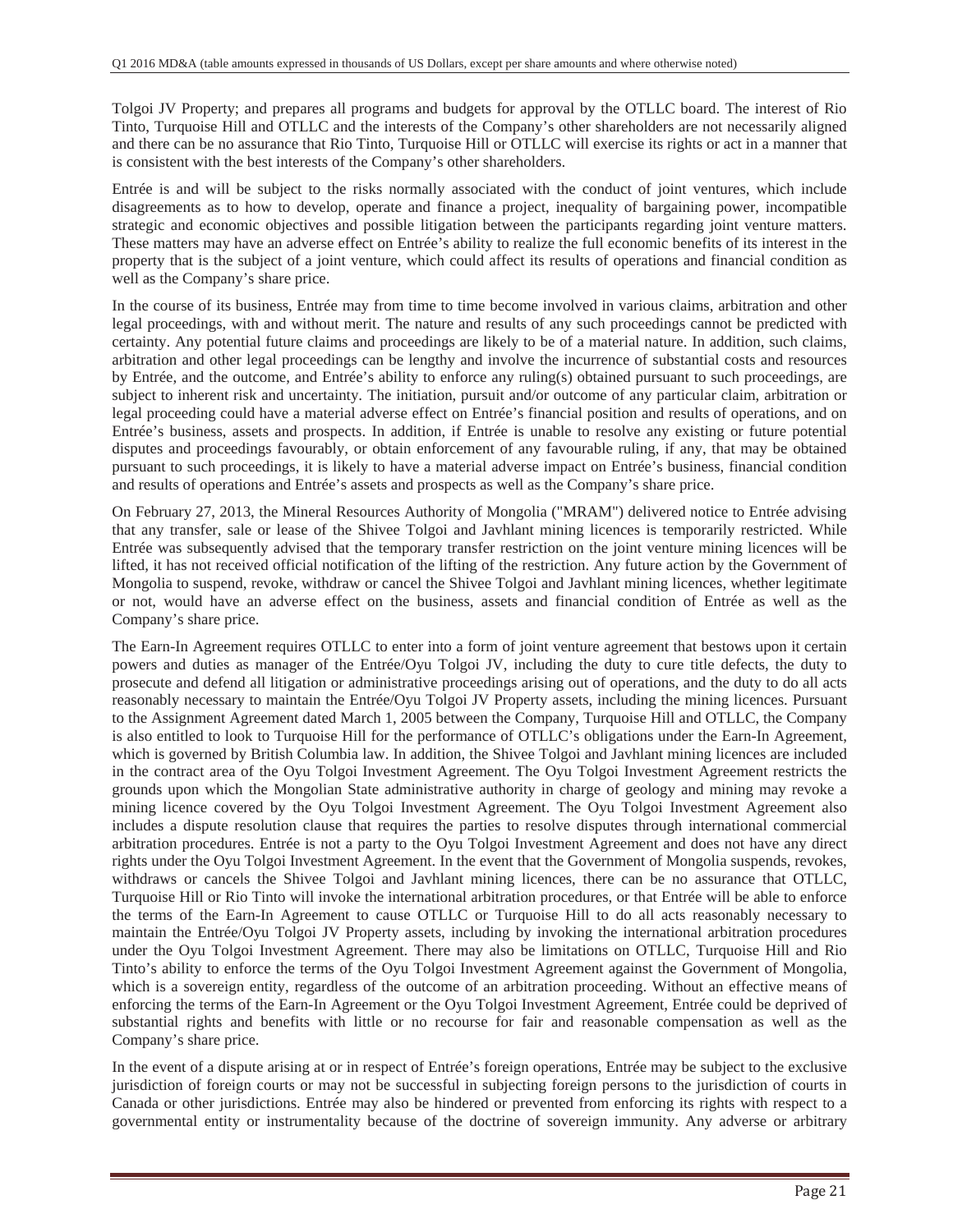decision of a court, arbitrator or other governmental or regulatory body, or Entrée's inability to enforce its contractual rights, may have a material adverse impact on Entrée's business, assets, prospects, financial condition and results of operation as well as the Company's share price.

In June 2010, the Government of Mongolia passed Resolution 140, the purpose of which is to authorize the designation of certain land areas for "state special needs" within certain defined areas, some of which include or are in proximity to the Oyu Tolgoi project. These state special needs areas are to be used for Khanbogd village development and for infrastructure and plant facilities necessary in order to implement the development and operation of the Oyu Tolgoi project. A portion of the Shivee Tolgoi licence is included in the land area that is subject to Resolution 140.

In June 2011, the Government of Mongolia passed Resolution 175, the purpose of which is to authorize the designation of certain land areas for "state special needs" within certain defined areas in proximity to the Oyu Tolgoi project. These state special needs areas are to be used for infrastructure facilities necessary in order to implement the development and construction of the Oyu Tolgoi project. Portions of the Shivee Tolgoi and Javhlant licences are included in the land area that is subject to Resolution 175.

It is expected but not yet formally confirmed by the Government that to the extent that a consensual access agreement exists or is entered into between OTLLC and an affected licence holder, the application of Resolution 175 to the land area covered by the access agreement will be unnecessary. OTLLC has existing access and surface rights to the Entrée/Oyu Tolgoi JV Property pursuant to the Earn-In Agreement. If Entrée is unable to reach a consensual arrangement with OTLLC with respect to Shivee West, Entrée's right to use and access a corridor of land included in the state special needs areas for a proposed power line may be adversely affected by the application of Resolution 175. While the Mongolian Government would be responsible for compensating Entrée in accordance with the mandate of Resolution 175, the amount of such compensation is not presently quantifiable.

While the Oyu Tolgoi Investment Agreement contains provisions restricting the circumstances under which the Shivee Tolgoi and Javhlant licences may be expropriated which may make the application of Resolution 140 and Resolution 175 to the Entrée/Oyu Tolgoi JV Property unnecessary, there can be no assurances that the Resolutions will not be applied in a manner that has an adverse impact on Entrée.

In March 2014, the Government of Mongolia passed Resolution 81, the purpose of which is to approve the direction of the railway line heading from Ukhaa Khudag deposit located in the territory of Tsogttsetsii soum, Umnugobi aimag, to the port of Gashuunshukhait and to appoint the Minister of Roads and Transportation to develop a detailed engineering layout of the base structure of the railway. On June 18, 2014, Entrée was advised by MRAM that the base structure overlaps with a portion of the Javhlant licence. By Order No. 123 dated June 18, 2014, the Minister of Mining approved the composition of a working group to resolve matters related to the holders of licences through which the railway passes. The Minister of Mining has not yet responded to a request from Entrée to meet to discuss the proposed railway, and no further correspondence from MRAM or the Minister of Mining has been received. It is not yet clear whether the State has the legal right to take a portion of the Javhlant licence, with or without compensation, in order to implement a national railway project, and if it does, whether it will attempt to exercise that right. While the Oyu Tolgoi Investment Agreement contains provisions restricting the circumstances under which the Javhlant licence may be expropriated, there can be no assurances that Resolution 81 will not be applied in a manner that has an adverse impact on Entrée.

### *Risks Associated with the Development of the Oyu Tolgoi Project*

Further development of the Oyu Tolgoi project depends upon OTLLC's ability to obtain a reliable source of funding. Volatility in capital markets and commodity prices and other macroeconomic factors may adversely affect OTLLC's ability to secure project financing.

Although Turquoise Hill announced on December 14, 2015 that OTLLC had signed a \$4.4 billion project finance facility (with provision for up to \$6 billion) provided by a syndicate of international financial institutions and export credit agencies, the facility is subject to satisfaction of certain conditions precedent typical for a financing of this nature.

In the event the facility is not drawn down or the conditions precedent are not satisfied, there can be no assurance that Turquoise Hill, Rio Tinto or OTLLC will continue to pursue project financing for the Oyu Tolgoi project, or that Oyu Tolgoi project financing will be available within the time frame required to permit development of the underground mine within current cost estimates, on schedule or at all.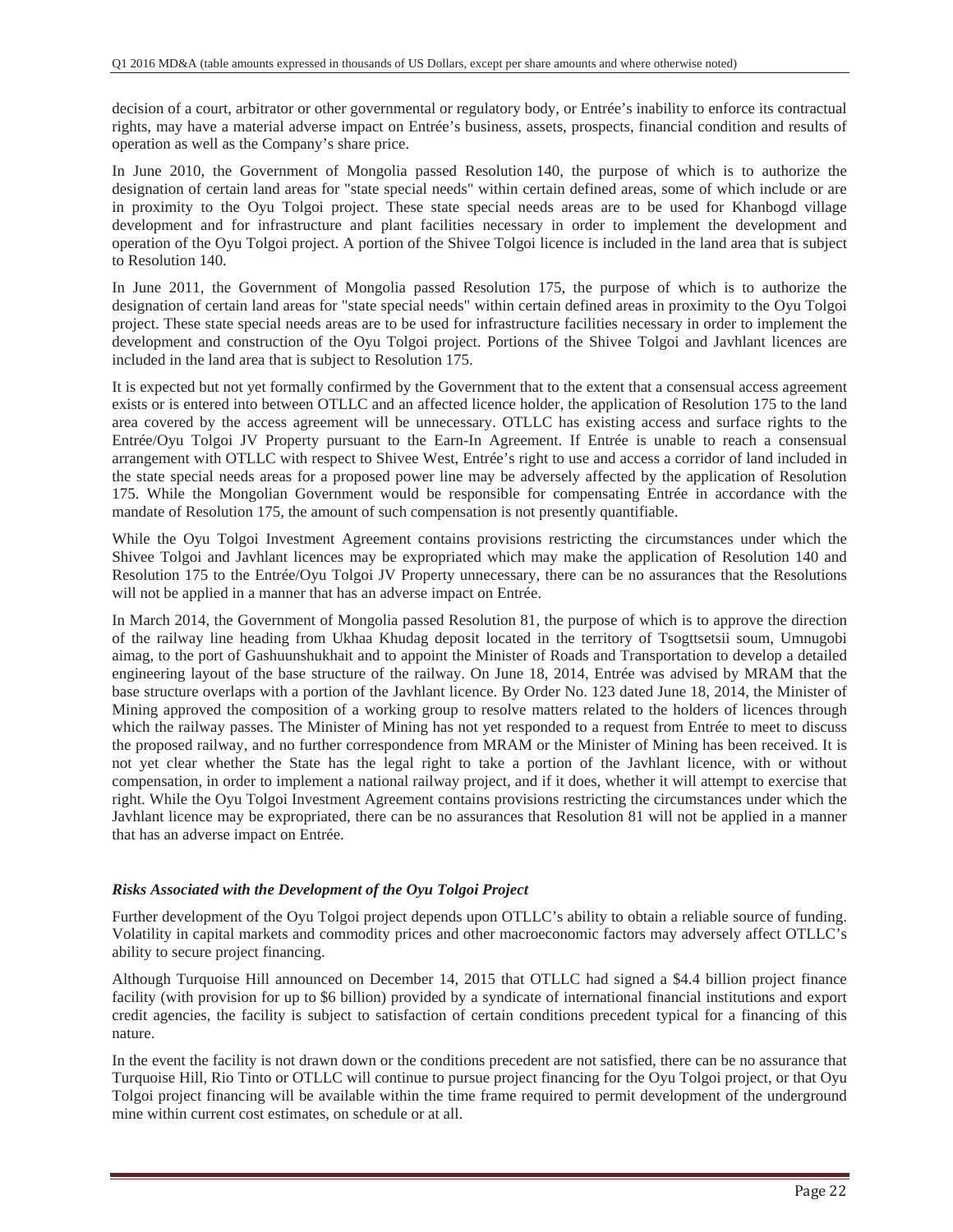In addition, OTLLC operates in a region of the world that is prone to economic and political upheaval and instability, which may make it more difficult to obtain sufficient debt financing from project lenders for future phases of the Oyu Tolgoi project.

OTLLC's estimates regarding the cost of development and operation of the Oyu Tolgoi project are estimates only. The estimates and the assumptions upon which they are based are subject to a variety of risks and uncertainties and other factors that could cause actual expenditures to differ materially from those estimated. If these estimates prove incorrect, the total capital expenditures required to complete development of the Oyu Tolgoi project underground mine, including the portion that Entrée is responsible for, may increase, which may have a material adverse impact on Entrée, its results of operations, financial conditions, and the Company's share price.

There are a number of uncertainties inherent in the development and construction of any new or existing mine, including the Oyu Tolgoi project. These uncertainties include: the timing and cost, which can be considerable, of the construction of mining and processing facilities; the availability and cost of skilled labour, process water, power and transportation, including costs of transport for the supply chain for the Oyu Tolgoi project, which requires routing approaches which have not been fully tested; the annual usage costs to the local province for sand, aggregate and water; the availability and cost of appropriate smelting and refining arrangements; and the need to obtain necessary environmental and other government permits, such permits being on reasonable terms, and the timing of those permits. The cost, timing and complexities of mine construction and development are increased by the remote location of the Oyu Tolgoi project.

It is common in new mining operations and in the development or expansion of existing facilities to experience unexpected problems and delays during development, construction and mine start-up, which may cause delays in commencement or expansion of mineral production. Any delays could impact disclosed project economics. Accordingly, there is no assurance that the future development, construction or expansion activities will be successfully completed within cost estimates, on schedule or at all and, if completed, there is no assurance that such activities will result in profitable mining operations.

### *Risks Associated with the Amended Sandstorm Agreement*

The 2013 Agreement provided for a partial refund of the Deposit and a pro rata reduction in the number of metal credits deliverable to Sandstorm in the event of a partial expropriation of Entrée's economic interest, contractually or otherwise, in the Entrée/Oyu Tolgoi JV Property. The Amended Sandstorm Agreement provides that the Company will not be required to make any further refund of the Deposit if Entrée's economic interest is reduced by up to and including 17%. If there is a reduction of greater than 17% up to and including 34%, the Amended Sandstorm Agreement provides the Company with greater flexibility and optionality in terms of how the Company will refund a corresponding portion of the Deposit. To the extent there is an expropriation of greater than 34%, which is not reversed during the abeyance period provided for in the Amended Sandstorm Agreement, the Company will be required to return a portion of the Deposit in cash (the amount of the repayment not to exceed the amount of the Unearned Balance).

If an event of default occurs under the Amended Sandstorm Agreement, the Company may be required to immediately pay to Sandstorm a default fee, which it may not have sufficient funds to cover. Some potential events of default may be outside of Entrée's control, including a full expropriation of Entrée's economic interest, contractually or otherwise, in the Entrée/Oyu Tolgoi JV Property which is not reversed during the abeyance period provided for in the Amended Sandstorm Agreement. If an event of default occurs and the Company is required to pay a default fee to Sandstorm, it may have a material adverse impact on Entrée's business, financial condition, assets and prospects, and on the Company's share price.

Under the Amended Sandstorm Agreement, the Company agreed to use future cash flows from its mineral property interests to purchase and deliver metal credits to Sandstorm. The Amended Sandstorm Agreement does not require the Company to deliver actual metal production, therefore the Company will have to use revenue it receives from the sale of its share of metal production to purchase the requisite amount of metal credits for delivery to Sandstorm. To the extent metal prices on the day on which the Company's production is sold are different from metal prices on the day on which the Company purchases metal credits for delivery to Sandstorm, the Company may suffer a gain or loss on the difference.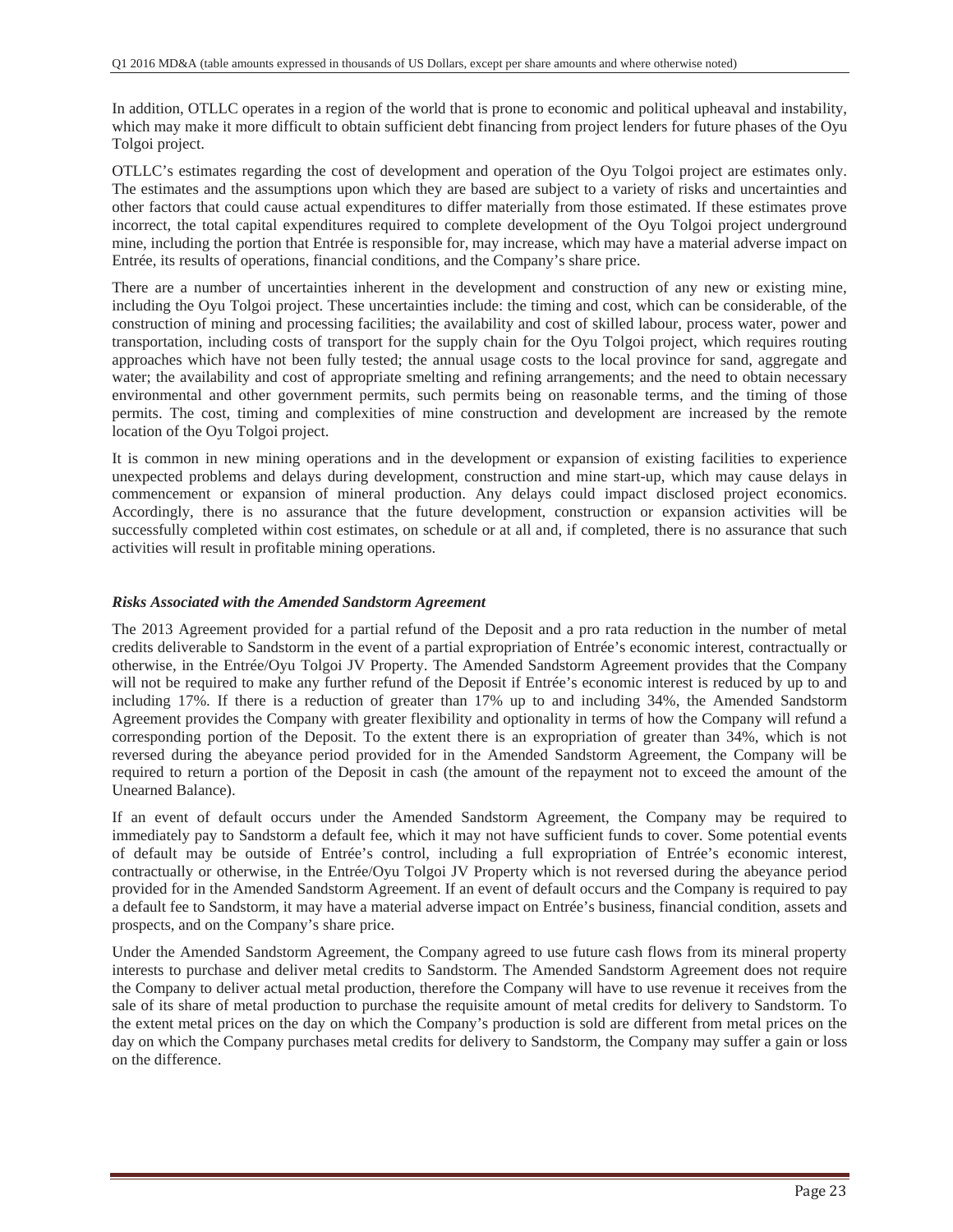#### *Risks Associated with Mining or Related to Entrée*

The estimates of reserves and resources, including the anticipated tonnages and grades that will be achieved or the indicated level of recovery that will be realized, are estimates only and no assurances can be given as to their accuracy. Such estimates are, in large part, based on interpretations of geological data obtained from drill holes and other sampling techniques. Actual mineralization or formations may be different from those predicted. Reserve and resource estimates are materially dependent on prevailing market prices and the cost of recovering and processing minerals at the mine site. Market fluctuations in the price of metals or increases in the costs to recover metals may render the mining of ore reserves uneconomical and materially adversely affect operations.

There is no assurance that a commercially viable mineral deposit exists on any of the exploration properties in which Entrée has an interest. There is also no assurance that, even if commercial quantities of ore are discovered, a mineral property will be brought into commercial production. The discovery of mineral deposits is dependent upon a number of factors, not the least of which is the technical skill of the exploration personnel involved. The commercial viability of a mineral deposit, once discovered, is also dependent upon a number of factors, some of which are the particular attributes of the deposit, such as size, grade, recoveries and proximity to infrastructure, metal prices and government regulations, including regulations relating to taxation, royalties, allowable production, importing and exporting of minerals, and environmental protection. Most of the above factors are beyond the control of Entrée. If mineral reserves in commercially exploitable quantities are established on any of Entrée's properties (other than the Entrée/Oyu Tolgoi JV Property, in which Entrée has a carried interest), Entrée will be required to expend substantial sums of money to establish the extent of the resource, develop processes to extract it and develop extraction and processing facilities and infrastructure. Although Entrée may derive substantial benefits from the discovery of a major deposit, there can be no assurance that such a resource will be large enough to justify commercial operations, nor can there be any assurance that Entrée will be able to raise the funds required for development on a timely basis. If Entrée cannot raise the necessary capital or complete the necessary facilities and infrastructure, its business may fail. Entrée may be required to acquire rights to additional lands in order to develop a mine if a mine cannot be properly located on Entrée's properties. There can be no assurance that Entrée will be able to acquire such additional lands on commercially reasonable terms, if at all.

Recent global financial and market conditions have been subject to increased volatility, which may impact the ability of Entrée to obtain equity or debt financing in the future and, if obtained, on terms favourable to Entrée. If Entrée cannot raise the money that it needs to continue exploration of its mineral properties, there is a risk that Entrée may be forced to delay, scale back, or eliminate certain of its exploration activities. If these increased levels of volatility and market turmoil continue, Entrée's operations could be adversely impacted and the value and the price of the Company's common shares could be adversely affected.

Rio Tinto's beneficial shareholdings in the Company potentially give Rio Tinto the voting power to influence the policies, business and affairs of Entrée and the outcome of any significant corporate transaction or other matter, including a merger, business combination or a sale of all, or substantially all, of Entrée's assets. In addition, Rio Tinto (on behalf of OTLLC) has operational control over the Entrée/Oyu Tolgoi JV Property. OTLLC also has a right of first refusal with respect to any proposed disposition by Entrée of an interest in Shivee West, which is not subject to the Entrée/Oyu Tolgoi JV. The share position in the Company of each of Turquoise Hill and Rio Tinto may have the effect of delaying, deterring or preventing a transaction involving a change of control of the Company in favour of a third party that otherwise could result in a premium in the market price of the Company's common shares in the future.

Entrée must comply with licence and permitting requirements. In Mongolia, the Shivee Tolgoi and Javhlant exploration licences were converted to mining licences on October 27, 2009. These licences now have a term of 30 years, with two potential extensions of 20 years each. The total estimated annual fees to maintain the licences in good standing, which are primarily the responsibility of OTLLC, is approximately \$944,000. In Nevada, maintenance fees must be paid to the Bureau of Land Management. For the 2016 assessment year, the aggregate fee for the Ann Mason Project was approximately \$250,000.

In both Nevada and Mongolia, Entrée must comply with environmental regulations that govern air and water quality and land disturbance and provide mine reclamation and closure costs.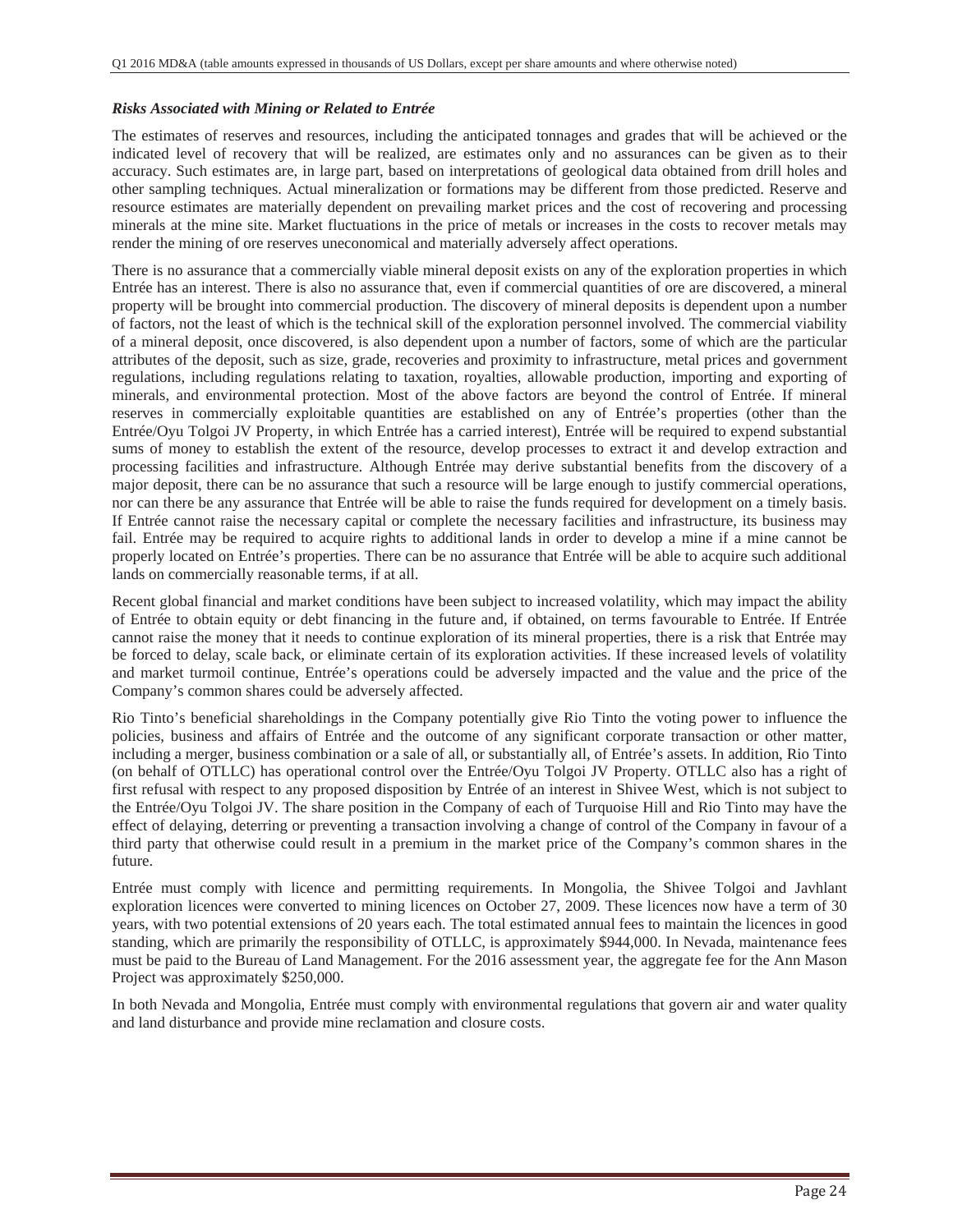## **INTERNAL CONTROL OVER FINANCIAL REPORTING**

Management is responsible for designing internal control over financial reporting, to provide reasonable assurance regarding the reliability of financial reporting and the preparation of financial statements for external purposes in accordance with US GAAP. No change in the Company's internal control over financial reporting occurred during the period beginning on January 1, 2016 and ended on March 31, 2016 that has materially affected, or is reasonably likely to materially affect, the Company's internal control over financial reporting.

## **FORWARD LOOKING STATEMENTS**

This MD&A contains forward-looking statements within the meaning of the United States Private Securities Litigation Reform Act of 1995 and forward-looking information within the meaning of applicable Canadian securities laws.

Forward-looking statements include, but are not limited to, statements with respect to the future prices of copper, gold, molybdenum and silver; the estimation of mineral reserves and resources; the realization of mineral reserve and resource estimates; anticipated future production, capital and operating costs, cash flows and mine life; completion of a Pre-Feasibility study on the Ann Mason Project; the potential impact of future exploration results on Ann Mason mine design and economics; the potential development of Ann Mason; potential types of mining operations; construction and continued development of the Oyu Tolgoi underground mine; alternative production scenarios and associated expansion options; the anticipated value of Entrée's interest in Lift 1 of the Hugo North Extension deposit; the expected timing of initial production from Lift 1 of the Oyu Tolgoi underground mine; discussions with the Government of Mongolia, Rio Tinto, OTLLC and Turquoise Hill on a range of issues including Entrée's interest in the Entrée/Oyu Tolgoi JV Property, the Shivee Tolgoi and Javhlant mining licences and certain material agreements; potential actions by the Government of Mongolia with respect to the Shivee Tolgoi and Javhlant mining licences and Entrée's interest in the Entrée/Oyu Tolgoi JV Property; the potential for Entrée to be included in or otherwise receive the benefits of the Oyu Tolgoi Investment Agreement or another similar agreement; the potential for the Government of Mongolia to seek to directly or indirectly invest in Entrée's interest in the Hugo North Extension and Heruga deposits; the potential application of the Government of Mongolia's Resolution 81, Resolution 140 and Resolution 175 to the Shivee Tolgoi and Javhlant licences; potential size of a mineralized zone; potential expansion of mineralization; potential discovery of new mineralized zones; potential metallurgical recoveries and grades; plans for future exploration and/or development programs and budgets; permitting time lines; anticipated business activities; corporate strategies; requirements for additional capital; uses of funds; proposed acquisitions and dispositions of assets; and future financial performance.

In certain cases, forward-looking statements and information can be identified by the use of words such as "plans", "expects" or "does not expect", "is expected", "budgeted", "scheduled", "estimates", "forecasts", "intends", "anticipates", or "does not anticipate" or "believes" or variations of such words and phrases or statements that certain actions, events or results "may", "could", "would", "might", "will be taken", "occur" or "be achieved". While the Company has based these forward-looking statements on its expectations about future events as at the date that such statements were prepared, the statements are not a guarantee of Entrée's future performance and are based on numerous assumptions regarding present and future business strategies, local and global economic conditions, legal proceedings and negotiations and the environment in which Entrée will operate in the future, including the status of Entrée's relationship and interaction with the Government of Mongolia, OTLLC, Rio Tinto and Turquoise Hill. With respect to the construction and continued development of the Oyu Tolgoi underground mine, important risks, uncertainties and factors which could cause actual results to differ materially from future results expressed or implied by such forward-looking statements and information include, amongst others, the approval of OTFS16 by OTLLC and its shareholders; the timing and cost of the construction and expansion of mining and processing facilities; the timing and availability of a long term power source for the Oyu Tolgoi underground mine; the timing to satisfy all conditions precedent to the first drawdown of project financing; the impact of the delay in the funding and development of the Oyu Tolgoi underground mine; delays, and the costs which would result from delays, in the development of the underground mine; and production estimates and the anticipated yearly production of copper, gold and silver at the Oyu Tolgoi underground mine.

Other uncertainties and factors which could cause actual results to differ materially from future results expressed or implied by forward-looking statements and information include, amongst others, whether the size, grade and continuity of deposits and resource and reserve estimates have been interpreted correctly from exploration results; whether the results of preliminary test work are indicative of what the results of future test work will be; fluctuations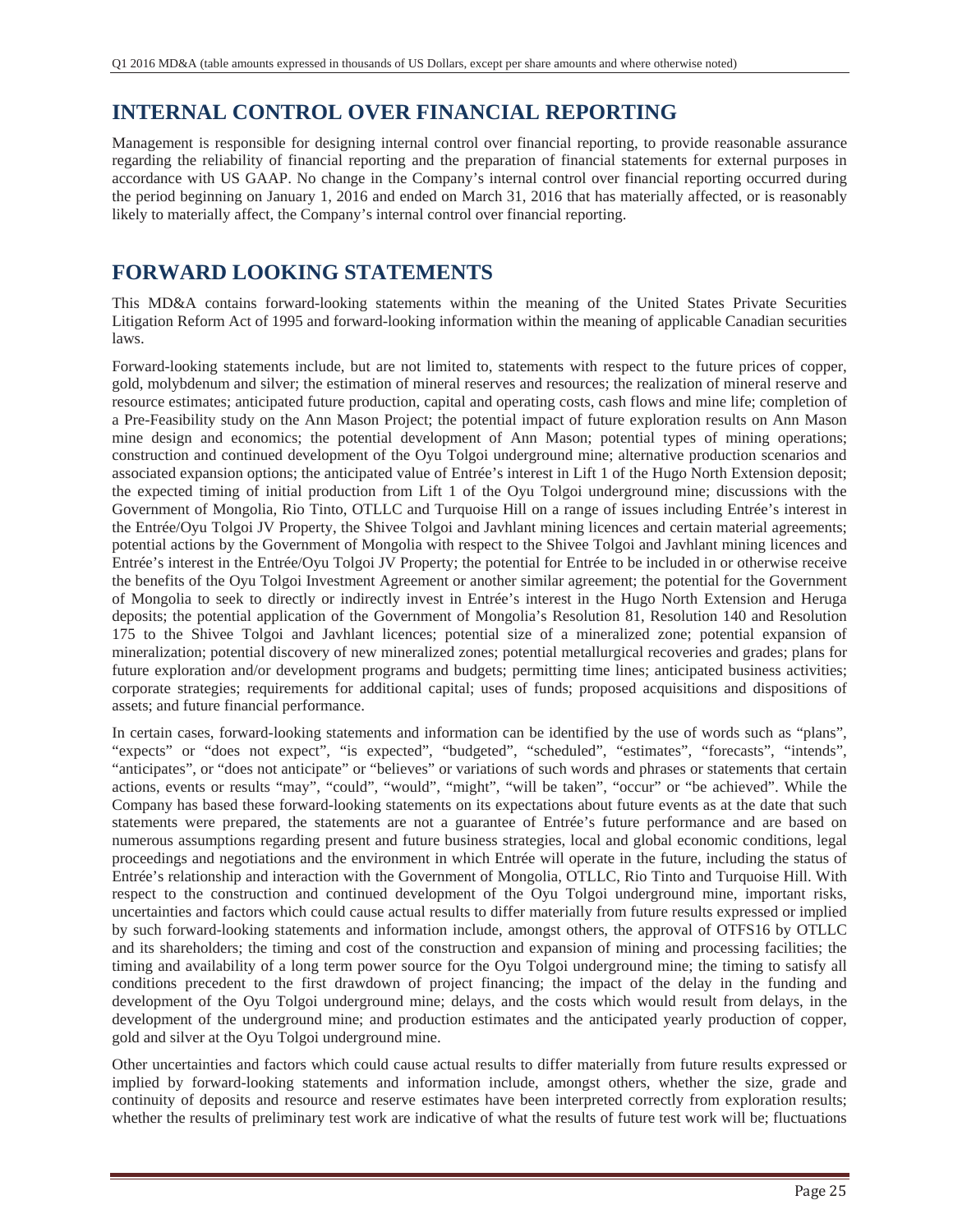in commodity prices and demand; changing foreign exchange rates; actions by Rio Tinto, Turquoise Hill and/or OTLLC and by government authorities including the Government of Mongolia; the availability of funding on reasonable terms; the impact of changes in interpretation to or changes in enforcement of laws, regulations and government practices, including laws, regulations and government practices with respect to mining, foreign investment, royalties and taxation; the terms and timing of obtaining necessary environmental and other government approvals, consents and permits; the availability and cost of necessary items such as power, water, skilled labour, transportation and appropriate smelting and refining arrangements; and misjudgements in the course of preparing forward-looking statements.

In addition, there are also known and unknown risk factors which may cause the actual results, performances or achievements of Entrée to be materially different from any future results, performance or achievements expressed or implied by the forward-looking statements and information. Such factors include, among others, risks related to international operations, including legal and political risk in Mongolia; risks associated with changes in the attitudes of governments to foreign investment; risks associated with the conduct of joint ventures; discrepancies between actual and anticipated production, mineral reserves and resources and metallurgical recoveries; global financial conditions; changes in project parameters as plans continue to be refined; inability to upgrade Inferred mineral resources to Indicated or Measured mineral resources; inability to convert mineral resources to mineral reserves; conclusions of economic evaluations; future prices of copper, gold, silver and molybdenum; failure of plant, equipment or processes to operate as anticipated; accidents, labour disputes and other risks of the mining industry; delays in obtaining government approvals, permits or licences or financing or in the completion of development or construction activities; environmental risks; title disputes; limitations on insurance coverage; as well as those factors discussed in the section entitled "Risk" in this MD&A and in the section entitled "Risk Factors" in the AIF. Although the Company has attempted to identify important factors that could cause actual actions, events or results to differ materially from those described in forward-looking statements, there may be other factors that cause actions, events or results not to be as anticipated, estimated or intended. There can be no assurance that forward-looking statements will prove to be accurate, as actual results and future events could differ materially from those anticipated in such statements. Except as required under applicable securities legislation, the Company undertakes no obligation to publicly update or revise forward-looking statements, whether as a result of new information, future events, or otherwise. Accordingly, readers should not place undue reliance on forward-looking statements.

### **TECHNICAL INFORMATION**

Robert Cinits, P.Geo., Entrée's Vice-President, Corporate Development and a Qualified Person ("QP") as defined by National Instrument 43-101 – Standards of Disclosure for Mineral Projects ("NI 43-101"), has approved the technical disclosure in this MD&A.

### **Cautionary Note to United States Investors - Canadian Disclosure Standards in Mineral Resources and Mineral Reserves**

The terms "mineral reserve", "Proven mineral reserve" and "Probable mineral reserve" are Canadian mining terms as defined in accordance with NI 43-101 under the guidelines set out in the CIM Definition Standards - For Mineral Resources and Mineral Reserves, adopted by the CIM Council on May 10, 2014, as may be amended from time to time by the CIM.

The definitions of Proven and Probable reserves used in NI 43-101 differ from the definitions in the SEC Industry Guide 7. Under SEC Industry Guide 7 standards, a "final" or "bankable" feasibility study is required to report reserves, the three year history average price is used in any reserve or cash flow analysis to designate reserves and the primary environmental analysis or report must be filed with the appropriate governmental authority.

In addition, the terms "mineral resource", "Measured mineral resource", "Indicated mineral resource" and "Inferred mineral resource" are defined in and required to be disclosed by NI 43-101; however, these terms are not defined terms under SEC Industry Guide 7 and normally are not permitted to be used in reports and registration statements filed with the SEC. Investors are cautioned not to assume that all or any part of mineral deposits in these categories will ever be converted into reserves. "Inferred mineral resources" have a great amount of uncertainty as to their existence, and great uncertainty as to their economic and legal feasibility. It cannot be assumed that all or any part of